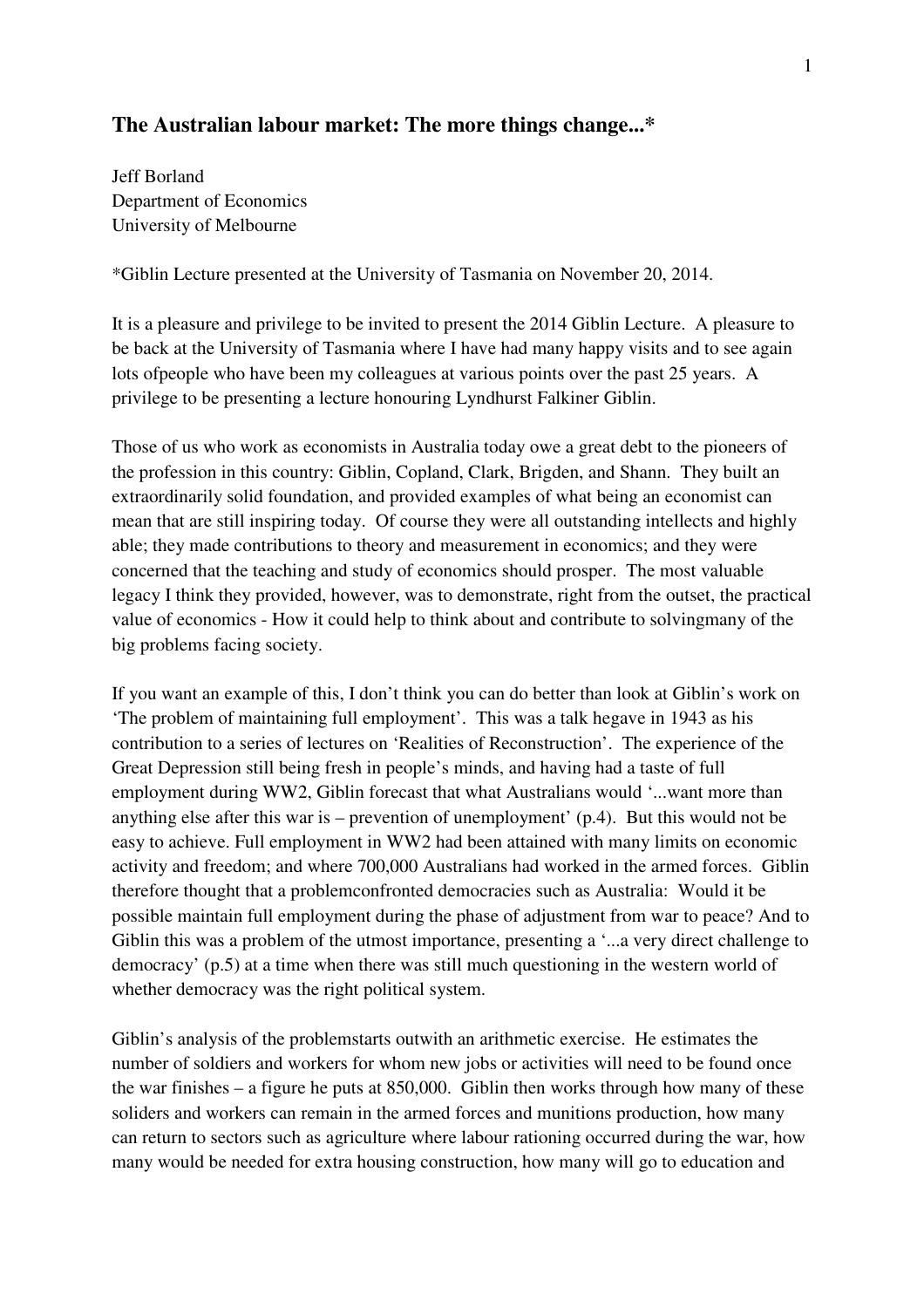training, and finally, what would be the effect of a likely increase in disposable income on job creation. Out of this exercise Giblin, correctly as it turned out, concluded that full employment was feasible.

The other potential difficulty, Giblin recognised, was that the adjustment of soldiers and workers into new jobs would take time – and that this adjustment process could cause problems for the Australian economy, such as high inflation, that might prevent full employment being achieved.

After the war Australian consumers would have accumulated savingsthat they would be seeking to spend, and there would be a high demand for Australian exports. Time lags in getting the capital equipment needed to produce the new mix of output being demanded, and in moving workers into the new jobs to produce that output, would however mean that the supply of output could not be increased so quickly. As Giblin wrote (p.15): '...in the immediate post-war period we shall have a large spending power and not much at first to spend it on...'. The policy solution, Giblin argued, was '...the necessity of controls for the transition period' (p.17). To match the timing of increases in spending to the growth in output it would be necessary to maintain high levels of taxation, controls on investment and consumption, and the capacity to direct labour - although as Giblin also forecast, quite accurately 'Controls are irksome, and there will be a very strong political outcry...'(p.17).

Giblin's treatment of the labour market situation facing Australia at the end of WW2 is a masterful demonstration of the practical value of economics. It combines economic concepts and theory with a deep knowledge of the Australian economy and some simple empirical analysis to come up with important insights - directed at a major social problem with the objective of providing constructive proposals for policy.

In this talk I am going to address the same topic as Giblin – the unemployment problem in Australia; and I am going to try to go about the analysis in the same way as Giblin – beginning by understanding the nature of the problem and finishing by saying what this means for policy-making. There will also be another major theme in my talk – the value of taking an historical perspective. I want to show how a big part of understanding the causes of what is happening to unemployment today is to know the history of unemployment in Australia.

While the problem of unemployment in Australia today could not be argued to have the same consequences for democracy, I do want to make the point that I have chosen my topic more than just for the reason that Giblin had examined the same topic. I have two reasons. First, I don't think there has been enough attention – especially by policy-makers - to the current unemployment situation in Australia. Second, to my way of thinking, some of the discussion that has occurred has been misdirected – and I believe strongly that getting the policy right involves having a correct understanding of the problem we are dealing with.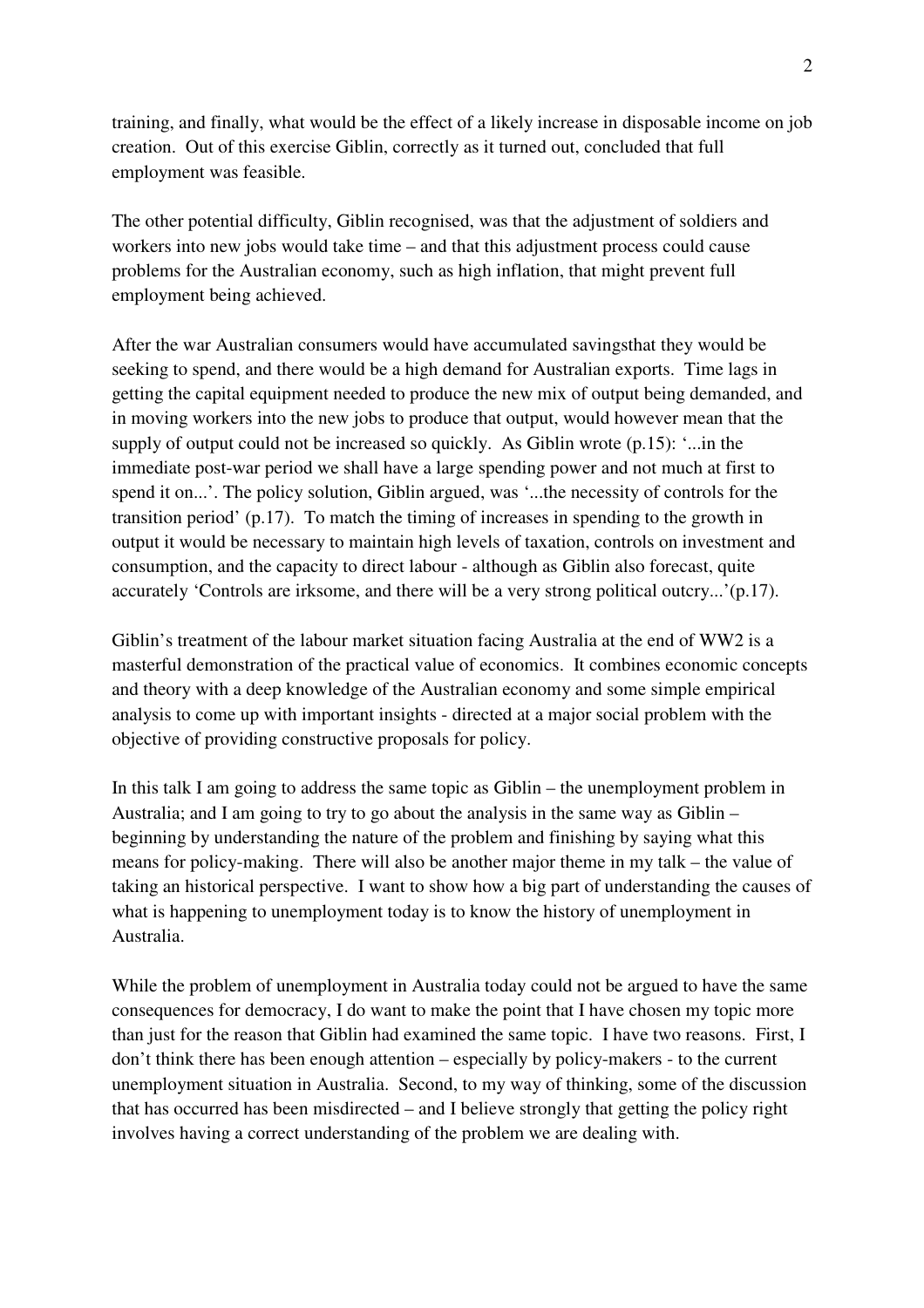The talk is in four main parts. First, I'll summarise developments in the rate of unemployment since the GFC in 2008. Second, I'll discuss the causes of the increase in the rate of unemployment that has occurred. Third, I'll specifically address what we can learn from history about the causes – primarily, that it confirms the current episode is primarily cyclical. Fourth, I'll evaluate several main policy options for dealing with unemployment.

#### *Recent developments in the rate of unemployment*

During the long boom from late 1993 till the GFC in mid-2008 the rate of unemployment in Australia had decreased from over 11 percent to 4 percent. Immediately following the GFC it rose to almost 6 percent, but then fairly quickly fell back to 5 percent where it remained until late 2012. Over the past two years the rate of unemployment has again risen to be just over 6 percent. This can be seen in Figure 1.



## **Figure 1: Rate of unemployment, Australia, Persons, 2008/1 to 2014/10 (monthly; seasonally adjusted)**

A rate of unemployment of 6.2 percent may not seem a severe problem; after all, it was above this level for 104 months out of 254 months since the peak of the previous recession in August 1993. Yet it has now been six years without there being any sign that the rate of unemployment might return to the level prior to the GFC; and over the past two years it has consistently increased. We now have a situation where, despite the much smaller initial impact of the GFC, the rate of unemployment in Australia is above the rate in the United States. Figure 2 shows the rate of unemployment for both countries from January 2004 to the present.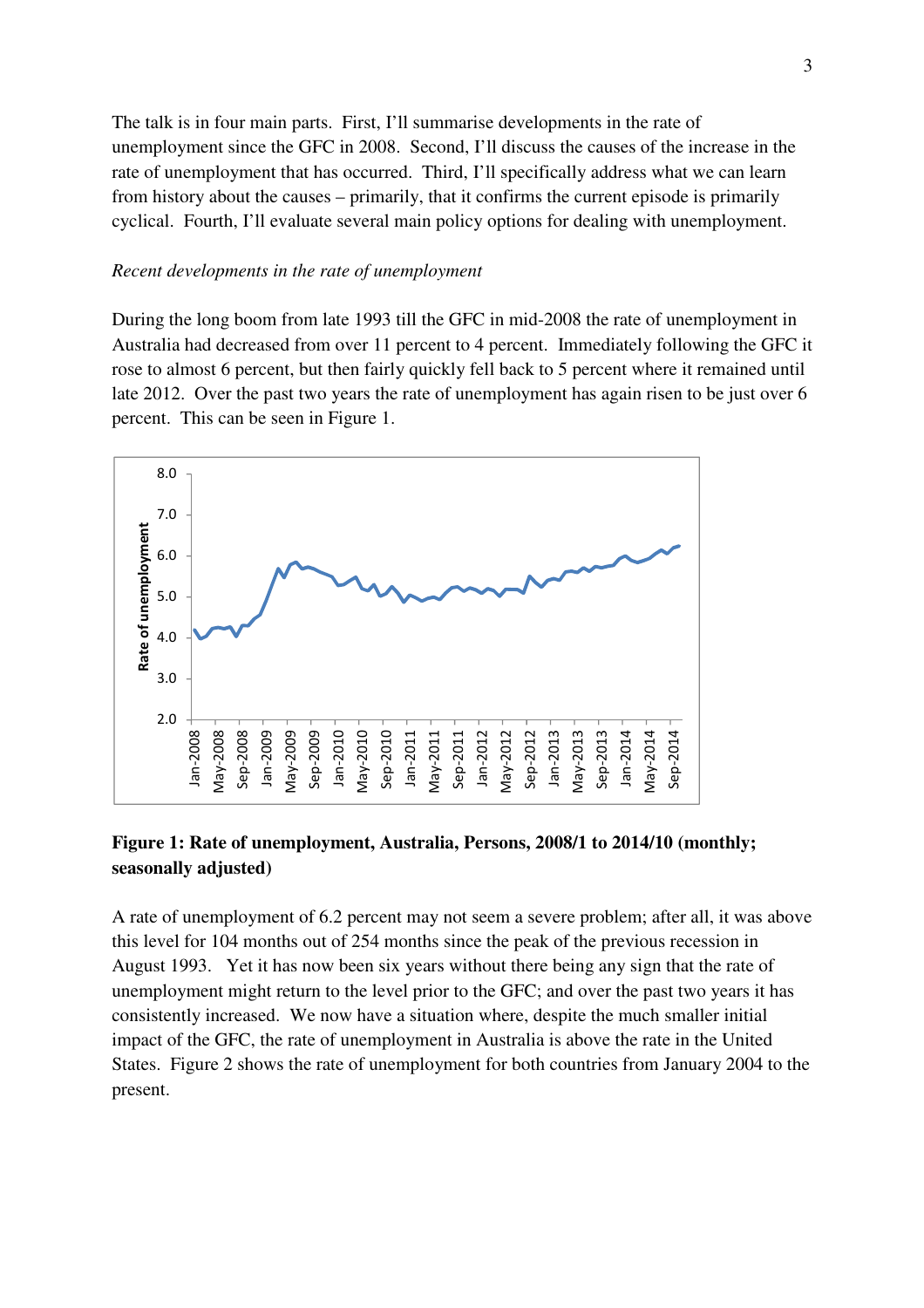

## **Figure 2: Rate of unemployment, Australia and United States, Persons, 2004/1 to 2014/10 (seasonally adjusted)**

Furthermore, it does not take large increases in the rate of unemployment for there to be substantial costs for Australian society. First, there is the loss in economic output. For example, if just one-half of the current unemployed in Australia shifted into jobs where they added the same amount to GDP as the average productivity per worker in June 2014, it would add 3.1 percent to our total GDP. Second, we know that unemployment imposes substantial costs on individual well-being. Being unemployed means being at the bottom of the distribution of income, below-average health status, and lower life satisfaction (see for example, Borland and Kennedy, 1998, pp.91-97). For example, one recent study using longitudinal data from the HILDA survey found that switching from employment to unemployment made males 32 percent less likely to have high life satisfaction (6 to 10 on a 10point scale), and females 49 percent less likely (Carroll, 2007). And it is not just outcomes today that are affected by being unemployed – It casts a long shadow. Being unemployed today, or a longer history of unemployment, lowers the probability of being employed in future time periods (Le and Miller, 2001; and Knights et al., 2002).

It is also important to note that the rate of unemployment is only a partial indicator of underutilisation of labour in the economy. Once account is taken of persons who are in employment but would like to work more hours, or who are marginally attached to the labour force, about 20 per cent of the potential workforce in Australia is currently having its labour inputs under-utilised. Figure 3 shows this measure for 2008 to 2014.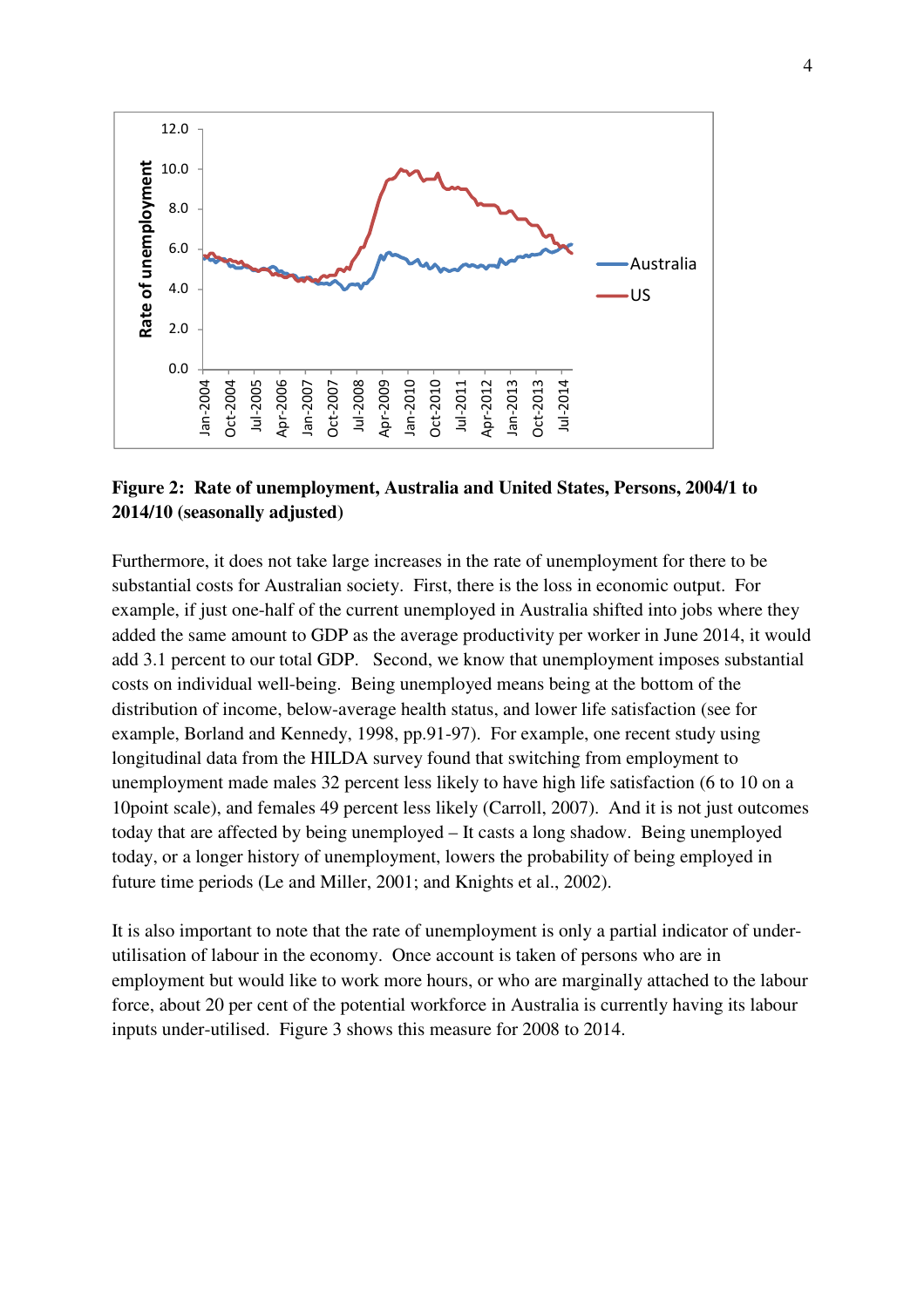

# **Figure 3: Measures of under-utilisation of labour, Australia, Persons, 2008 to 2014 (September)**

### *Causes of the higher rate of unemployment*

There are two main points I want to make about why the rate of unemployment in Australia has increased. First, I will show that the increase in unemployment since the GFC has been due to a slow-down in employment growth. Second, I will argue that the slow-down in employment growth appears to almost entirely reflect a slow-down in the rate of growth in economic activity in Australia. In other words, I don't believe that structural factors have thus far played a major role in causing the rate of unemployment to rise following the GFC.

The first point can be demonstrated via a decomposition of the causes of the change in the rate of unemployment between August 2008 and October 2014 that is presented in Table 1. It shows that the net effect of changes to employment/population rates since the onset of the GFC has been to increase the rate of unemployment by 3.7 percentage points. By contrast, changes in the labour force participation rates have reduced the rate of unemployment by 1.5 percentage points over that time. Disaggregating the effect of employment reveals that it is large decreases in the full-time employment/population rates for males and females which have been the source of the rise in the rate of unemployment; accounting for a rise of 5.1 percentage points. That effect has been partly offset by increases in the part-time employment/population rates (mainly for males) that have lowered the rate of unemployment by 1.4 percentage points.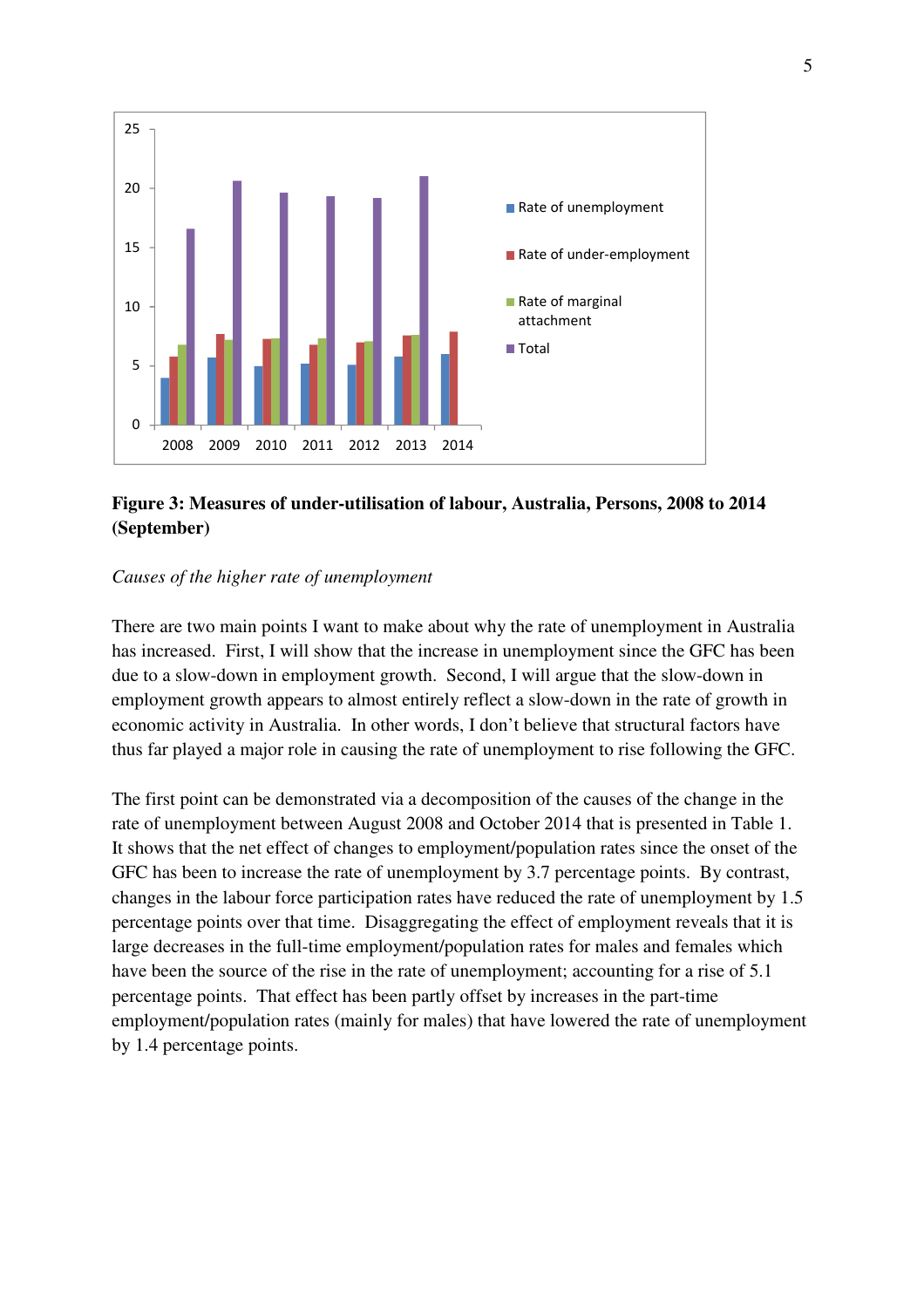|            | Rate      | Males -     | $Males -$      | Males -       | <b>Females</b> | <b>Females –</b> | Females –     |
|------------|-----------|-------------|----------------|---------------|----------------|------------------|---------------|
|            | <b>of</b> | <b>FTE/</b> | <b>PTE/POP</b> | <b>LF/POP</b> | $-$ FTE/       | <b>PTE/POP</b>   | <b>LF/POP</b> |
|            | UE        | <b>POP</b>  |                |               | <b>POP</b>     |                  |               |
| 2008/8     | 4.0       | 59.7        | 10.1           | 72.6          | 31.1           | 24.9             | 58.6          |
| 2014/10    | 6.2       | 55.0        | 11.5           | 70.8          | 29.5           | 25.2             | 58.5          |
|            |           |             |                |               |                |                  |               |
| Effect     | $+2.2$    | $+3.8$      | $-1.1$         | $-1.4$        | $+1.3$         | $-0.3$           | $-0.1$        |
| on         |           |             |                |               |                |                  |               |
| change     |           |             |                |               |                |                  |               |
| in rate of |           |             |                |               |                |                  |               |
| <b>UE</b>  |           |             |                |               |                |                  |               |

### **Table 1: Sources of changes in the rate of unemployment – Australia – Persons – 2008/3 to 2014/10 (seasonally adjusted)**

Note: The decomposition is derived from:

 $RUE_t \approx -ln[\alpha_{mt}((FTE/POP)_{mt} \cdot (POP/ LFP)_{mt}) + \alpha_{mt}((PTE/ POP)_{mt} \cdot (POP/ LFP)_{mt}) +$  $(1-\alpha_{mt})$ ((FTE / POP)<sub>ft</sub> · (POP / LFP)<sub>ft</sub> +  $(1-\alpha_{mt})$ ((PTE / POP)<sub>ft</sub> · (POP / LFP)<sub>ft</sub>] where  $\alpha_{\text{mt}}$  = proportion of males in labour force at time t,

(FTE / POP)<sub>nt</sub> and (PTE / POP)<sub>nt</sub> are the full-time and part-time employment/population rates for males, and  $(POP / LFP)_{mt}$  is the inverse of the labour force participation rate for males. The decomposition of the change in the rate of unemployment between periods t and t+1 is undertaken by sequentially varying components of the expression for the rate of unemployment (from period t to period t+1 values) in order as shown in the Table.

To demonstrate the second point I will examine the relation between changes to the rate of unemployment and the rate of growth in GDP in Australia. Using this relation, commonly known as Okun's law, it is possible to work out how much of Australia's recent unemployment experience can be attributed to its growth performance.

Figure 4 graphs the Okun's law relation for Australia from the late 1970s to the present. Each dot represents an observation of the annual change in the rate of unemployment and the annual rate of growth in GDP. Quarterly data from 1979/1-1978/1 to 2014/3-2013/3 are used. The solid line summarises the relation between the variables using a simple OLS regression model (see Appendix Table 1).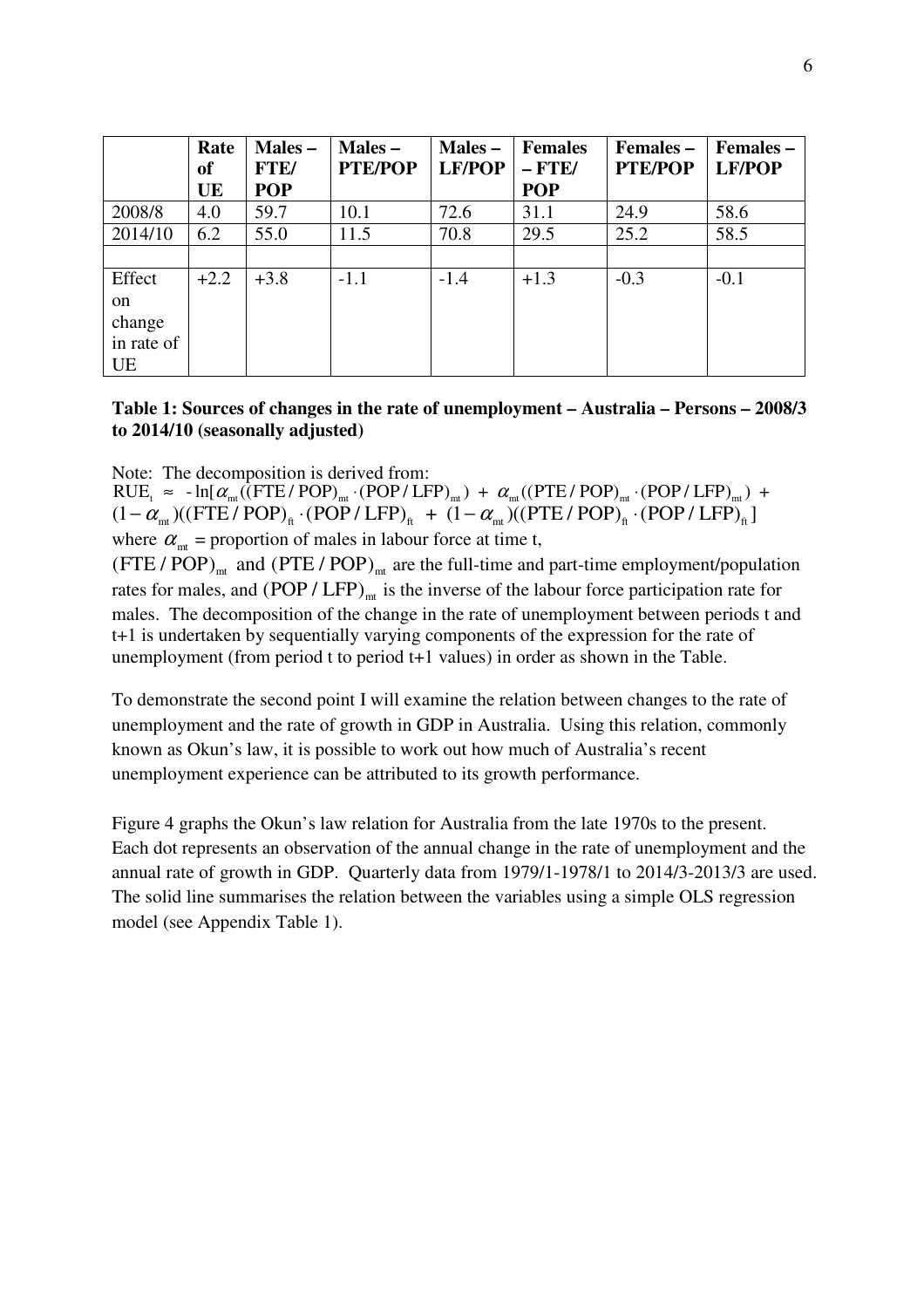

**Figure 4: Okun's relation, Australia, 1979/1-1978/1 to 2014/3-2013/3, Seasonally adjusted** 

From the summary relation we can infer the annual rate of growth in GDP at which the rate of unemployment in Australia would remain constant: This is 3.2 per cent. So on average, when Australia's annual rate of growth in GDP is below 3.2 per cent the rate of unemployment will be increasing, and when the rate is above that level it is predicted to be declining. The summary relation also tells us that each extra percentage point of annual growth in GDP will be associated with a fall in the rate of unemployment of 0.40 of a percentage point.

With this information on Okun's law in hand, we are in a position to work out how much of Australia's recent unemployment experience can be attributed to its economic growth performance. In the period from 2008/qtr3 to 2014/qtr2 the average annual rate of growth in GDP has been 2.5 per cent. This means that for five and three-quarter years Australia's growth has been 0.7 per cent per annum below the level required for the rate of unemployment to be stable. Having the rate of growth below the stable unemployment level by 0.7 per cent for one year causes the rate of unemployment to rise by 0.3 of a percentage point. Putting all this together means that Okun's relation predicts that Australia's rate of unemployment in 2014/qtr2 should have been 1.6 percentage points higher than in 2008/qtr3. This compares with the actual change over that period of 1.9 percentage points. It should also be remembered that since the GFC the mining industry has accounted for a larger share of the growth in GDP in Australia than would usually be the case – and mining has a relatively low labour intensity. The main conclusion is that pretty much all of Australia's recent unemployment experience can be explained by its growth performance.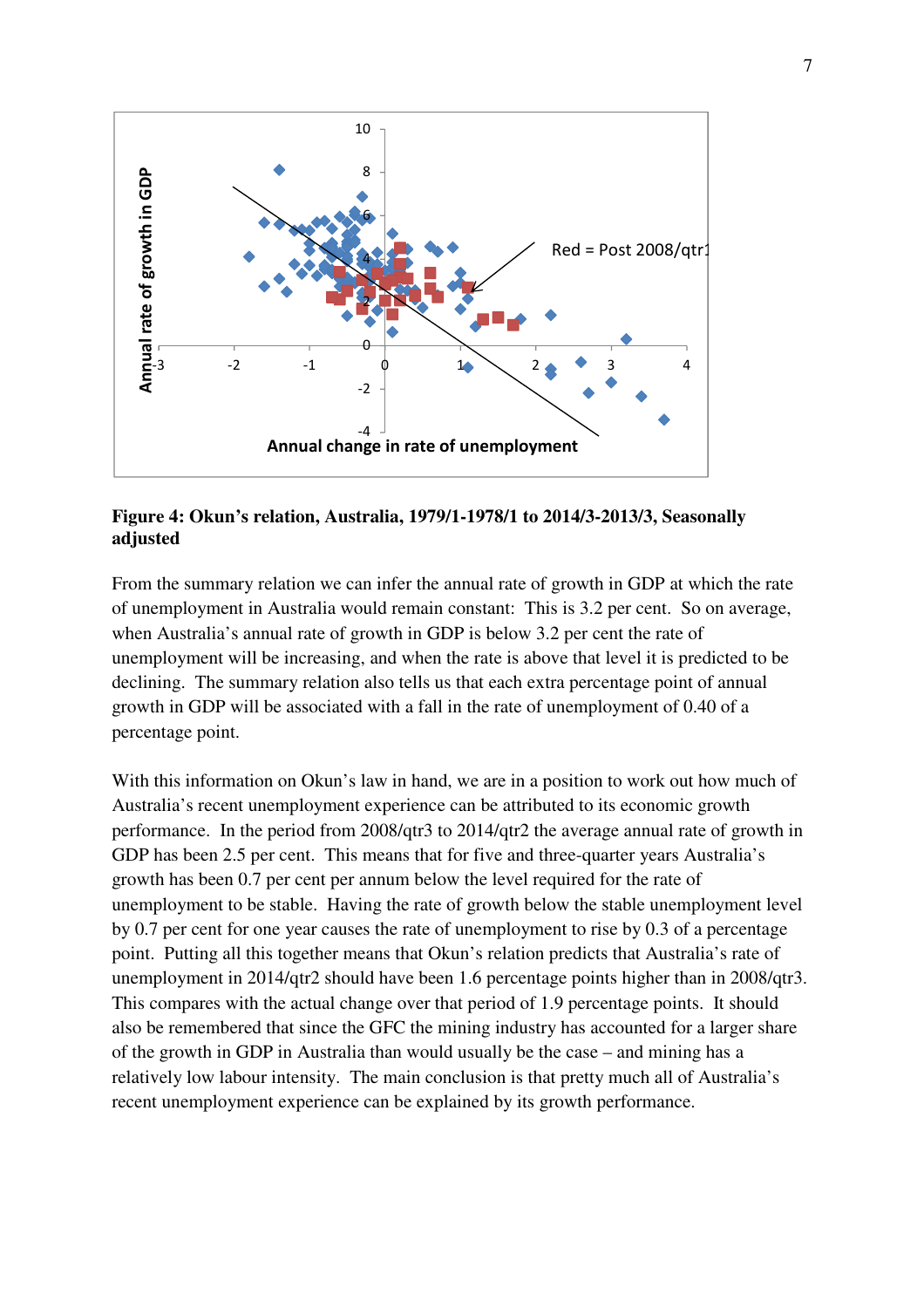As a supplementary way of addressing the question of the effect of cyclical influences on the rate of unemployment I will examine the Beveridge curve. The Beveridge curve represents a negative relation between the vacancy rate and the rate of unemployment. It has been described as a '...production possibility frontier for the job matching capabilities of the labor market...' (Daly et al., 2012, p.7). Movements along the Beveridge curve occur due to business cyclical fluctuations; for example, a downturn will cause a decline in labour demand, with a consequent decrease in the vacancy rate and increase in the rate of unemployment. Changes in matching efficiency are reflected in shifts in the Beveridge curve; for example, a decline in matching efficiency implies workers have more difficulty finding jobs at any given level of vacancies so that there will be an outward shift of the Beveridge curve.

Figure 5 shows the Beveridge curve relation in Australia from the late 1970s to the present. Observations from 2010 onwards are highlighted in red. It appears that in 2010-11 there may have been an outward shift in the curve, but in 2013-14 the observations overlay outcomes from earlier time periods. Hence, analysis of the Beveridge curve confirms that recent increases in the rate of unemployment are primarily cyclical.



**Figure 5: Beveridge curve, Australia, 1979/2-1978/2 to 2014/2-2013/2**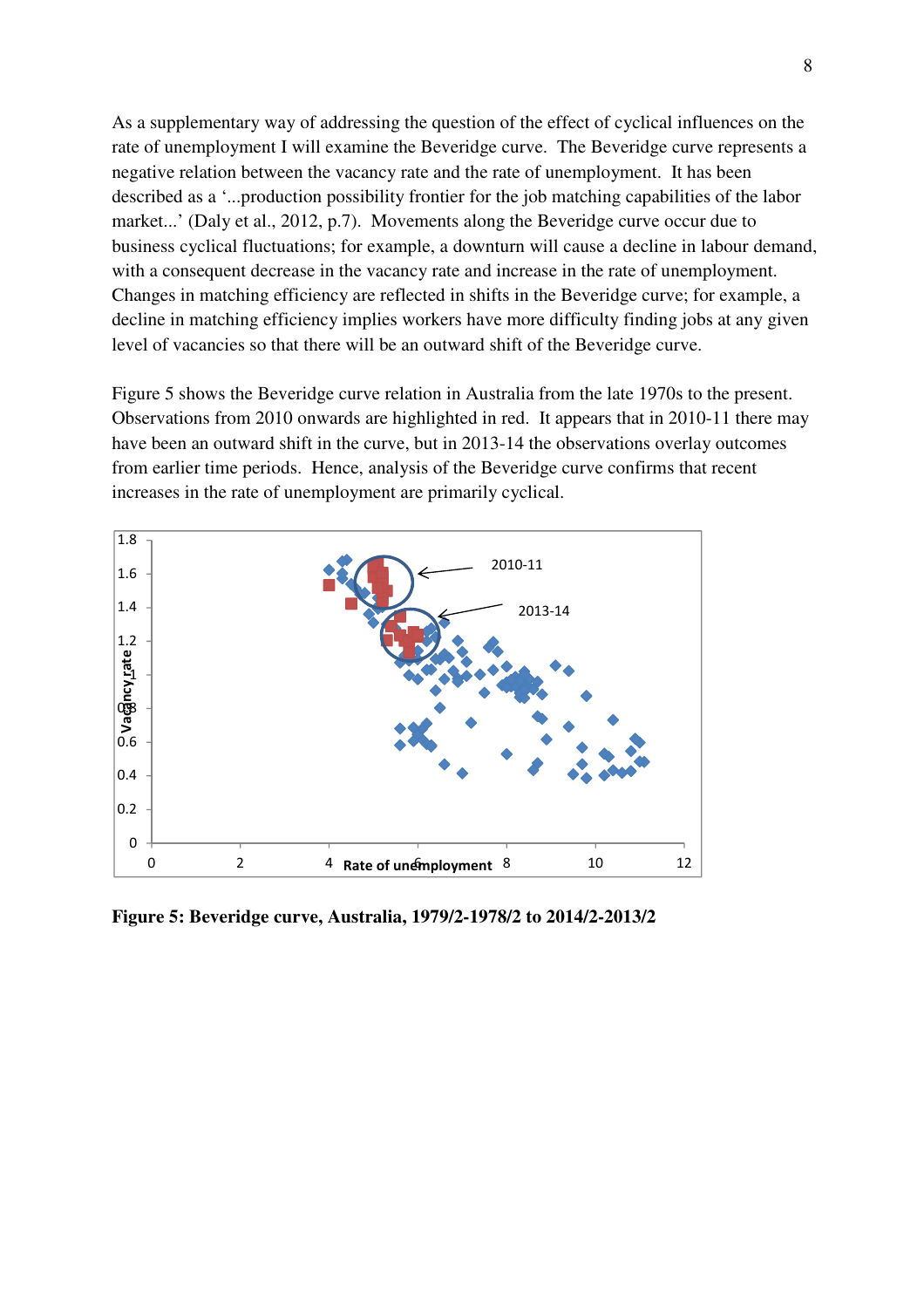#### *Drawing on history – Why this episode of higher unemployment isn't different*

We like to believe that we live in different times, that we have special problems to solve. More often than not, however, our problems are much the same as problems from the past. The current episode of increasing unemployment is an example, I think. There has been extensive recent discussion about the new problems facing us – high youth unemployment, high long-term unemployment, and regions where the rate of unemployment is sky-rocketing, together with claims that policy needs to be directed to address that particular aspect of the unemployment problem (see for example, Schneiders, 2014; Martin and Cook, 2014). What I want to argue is these problems are not new. Studying the history of the Australian labour market tells us that they are what happenswhen the overall rate of unemployment in Australia increases.

#### **Unemployment of the young**

First of all, youth unemployment. It is certainly the case that rates of unemployment for younger age groups in Australia are higher than, and have increased by more than, for the general population in this current downturn. The rates of unemployment for 15-19 and 20-24 year olds are currently 18.4 and 10.5 percent respectively; compared to 4.8 percent for the population aged 25 to 64 years. As well, since August 2008 rates of unemployment have increased by 6.9 and 5.5 percentage points for 15 to 19 and 20 to 24 year-olds respectively; compared to only 1.5 percentage points for the population aged 25 to 64 years.

A long-run perspective, however, reveals this not to be unusual. Figure 6 shows the rates of unemployment for these age groups from the late 1970s onwards. It can be seen that rates of unemployment for younger age groups are always above the rate for the population aged above 25 years; and that they also display greater cyclical sensitivity – they increase more during downturns but they also decrease more during upswings. On this latter point, regression analysis reveals that for every one percentage point change in the rate of unemployment for the population aged 25 to 64 years, the rates of unemployment for the 15 to 19 and 20 to 24 year old age groups change by about 1.85 and 1.65 percentage points respectively.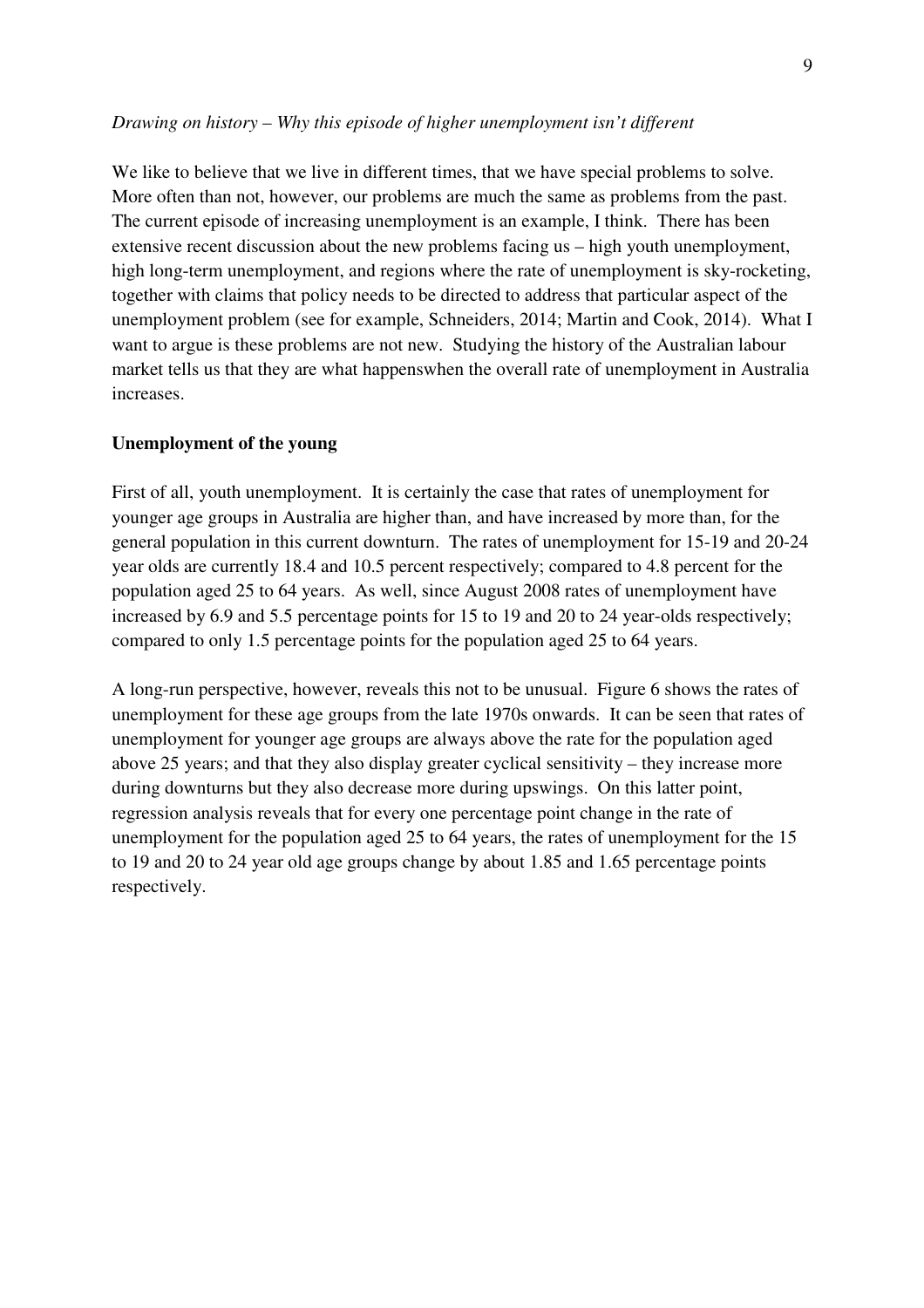

# **Figure 6: Rate of unemployment by age, Australia, Persons, 1978/2 to 2014/10, Monthly (Seasonally adjusted)**

There is a reason why the rates of unemployment for younger age groups display the greatest cyclical sensitivity. The main effect of an economic downturn is to slow the rate of inflows into employment. This is especially the case in the initial stages of a downturn or in a less severe downturn. At any point in time, the young, who are making the transition from education to work, account for a disproportionate share of job seekers. So when there is slowing growth in the rate of creation of new jobs, it is the young who are most adversely affected by the declining availability of new jobs. Looking at data on flows into employment provides evidence to support this point. Figure 7 shows the rate of flow into employment for groups aged 15 to 19, 20 to 24, and 35 to 44 years. There have been large decreases in the flows in employment for the younger age groups since mid 2008; but for the older group there has only been a decrease since late 2012.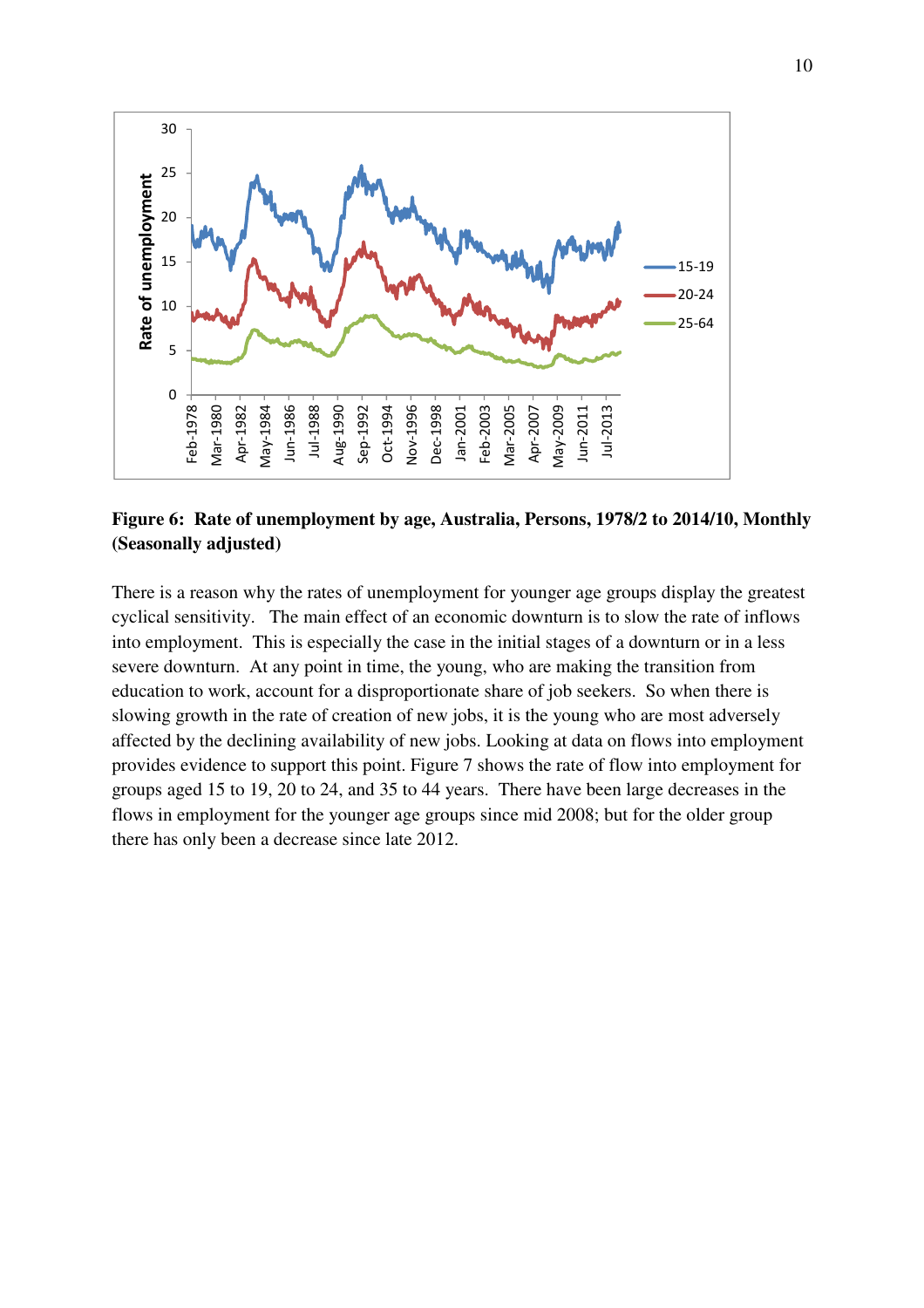

### **Figure 7: Rate of inflow to employment from unemployment and out of the labour force, Persons, Australia, 1998/4 to 2014/4 (monthly; 13-month average)**

Hence there is nothing out of the ordinary for younger age groups to have higher rates of unemployment, or for their rates of unemployment to increase more during an economic downturn. What is a little different thus far in the current downturn is the relative magnitude of the rise in the rates of unemployment of younger age groups compared to the older population. Table 2 shows the contribution of the change in the rate of unemployment for each of the age groups I have been examining to the increase in the overall rate of unemployment – both in the current downturn and in the recession of the late 1980s/early 1990s. It is apparent that increases in the rate of unemployment for the younger age groups account for a larger share of the increase in the overall rate in the current downturn than in the earlier episode.

|                           | 1989/8 to 1993/8 | 2008/8 to 2014/10 |
|---------------------------|------------------|-------------------|
| (a) Change in rate of UE: |                  |                   |
| $15-19$ years             | $+1.0$           | $+0.9$            |
| $20-24$ years             | $+1.0$           | $+0.5$            |
| $25-64$ years             | $+3.5$           | $+1.2$            |
| (b) Change in composition | $-0.4$           | $-0.4$            |
| of LF                     |                  |                   |
| <b>Total</b>              | $+5.1$           | +2.2              |

**Table 2: Shift-share analysis of sources of increases in the rate of unemployment, Australia, Persons, Economic downturns**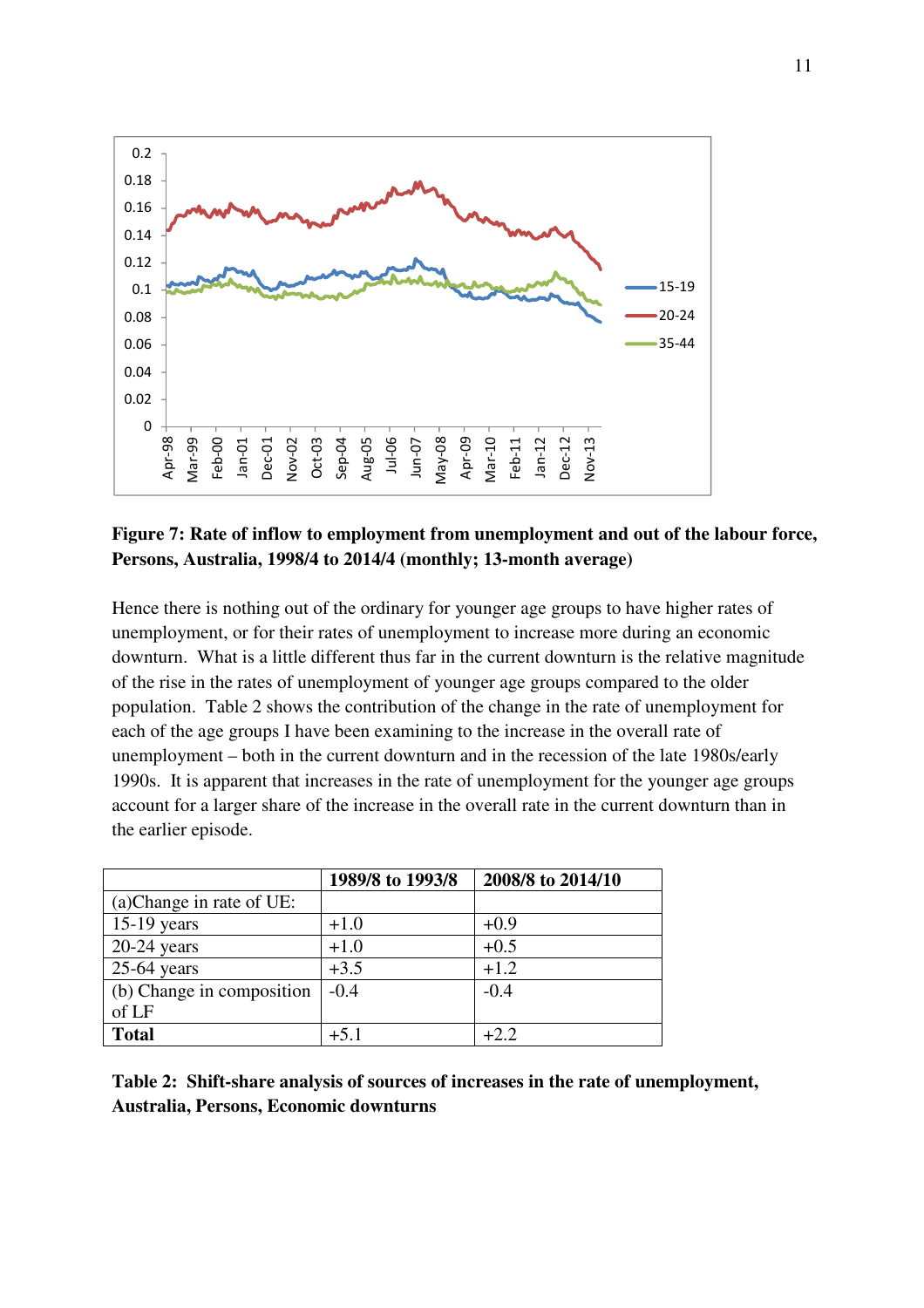Analysis of data on employment outcomes by age shows a similar picture. Table 3 shows the employment/population rate for the age groups I have been examining for the recession of the late 1980s to early 1990s, the subsequent upswing to the GFC, and the current downturn. Obviously it is not uncommon for there to be large declines in the employment/population rate for younger age groups – That happened in the recession of the late 1980s and early 1990s. Nor need such changes be permanent – There was strong growth in the employment/population rates of the younger age groups in the long boom to the GFC. But what is different in the current downturn is that while there have again been decreases in the employment/population rates for the younger age groups, this has not happened for the population aged 25 to 64 years.

|           | 15-19 years | 20-24 years | 25-64 years |
|-----------|-------------|-------------|-------------|
| 1989/qtr3 | 50.4        | 76.8        | 69.6        |
| 1993/qtr3 | 39.4        | 67.5        | 66.9        |
| 2008/qtr3 | 49.2        | 76.1        | 75.4        |
| 2014/gtr3 | 43.1        | 69.7        | 75.2        |

#### **Table 3: Employment/population rate by age, Australia, Persons**

I can't be sure, but my guess is that this is to do with the severity of downturn. Increases in unemployment in the current episode mainly reflect the effect of decreasing inflows to employment which disproportionately adversely affect the younger age groups. Whereas in the recession of the late 1980s and early 1990s there was also an increase in the outflow from employment (for example, Borland 2008) – which would have a greater relative impact on older age groups.

#### **Long-term unemployment**

Long-term unemployment has increased during the current downturn. But again, it always does during major episodes of economic downturns. Unemployment initially increases as extra people commence new spells of unemployment. That causes an increase in short-term unemployment without changing long-term unemployment. As the downturn continues, however, there will be extra unemployed whose spells continue for longer periods of time, and when that happens, the rate of long-term unemployment also increases. This pattern can be seen in Figure 8, which shows the rates of unemployment and long-term unemployment in Australia from the beginning of the past three major downturns in Australia. At this stage I think it would be difficult to argue that, controlling for the rate of unemployment, the rate of long-term unemployment is tracking at a higher level than in the previous downturns.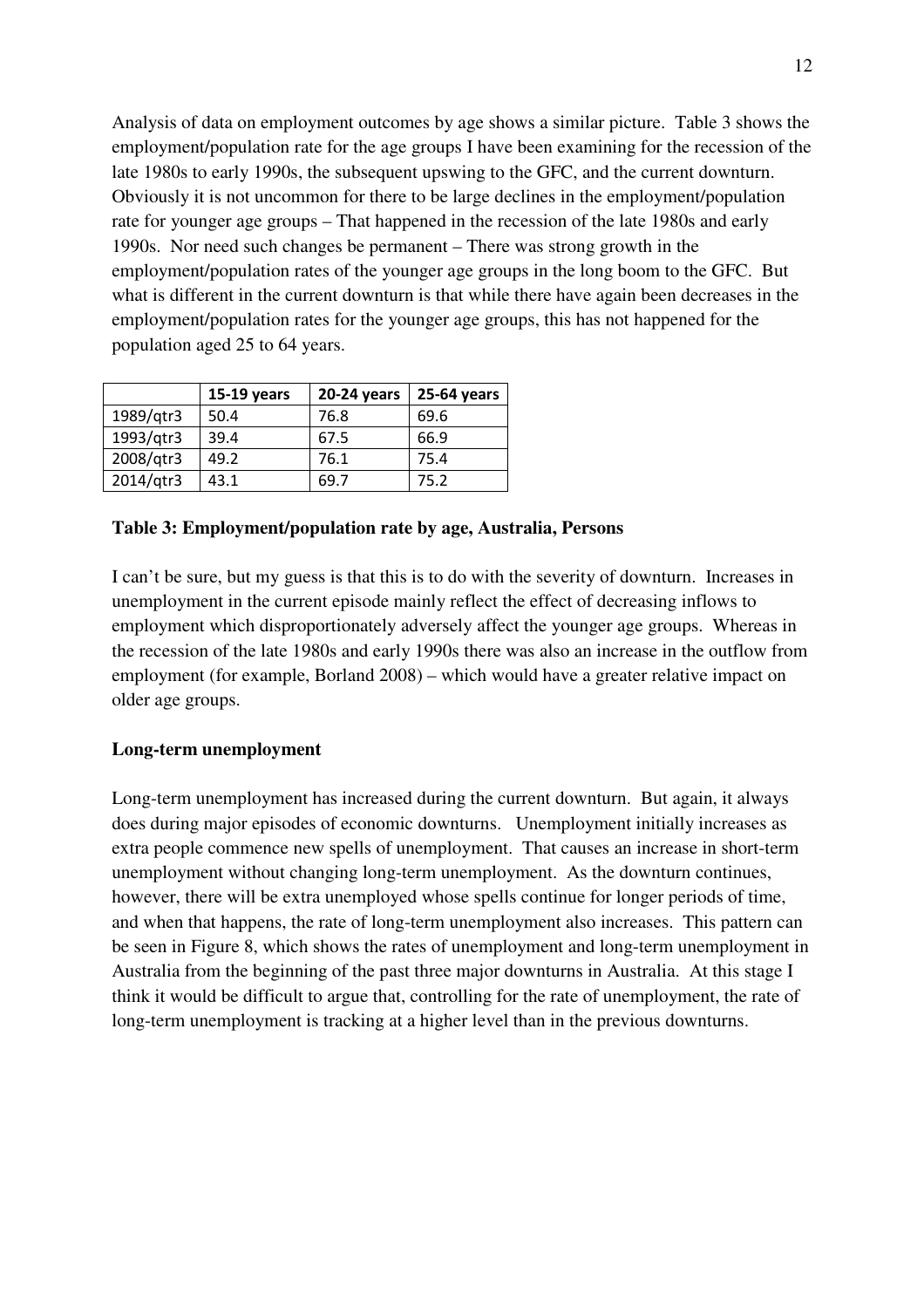

# **Figure 8: Rates of unemployment and long-term unemployment, Australia, Persons, Downturn episodes**

#### **Regional unemployment**

The distribution of the population by skill level across geographic regions is not even. Because low-skill workers are disproportionately adversely affected by a downturn in economic activity, it follows that the rate of unemployment will vary over the business cycle by different amounts in different regions – by more where there is a greater concentration of low-skill workers; and by less where there is a greater concentration of high skill workers. Therefore the extent of dispersion in the rate of unemployment by region will be positively correlated with the overall rate of unemployment.

Figure 9 confirms this story for Australia. It shows the rate of unemployment and standard deviation in rates of unemployment between Statistical Area 4 regions in Australia for each month from October 1998 onwards. What is also evident is that there clearly has not been an increase in the extent of regional dispersion in rates of unemployment since the GFC.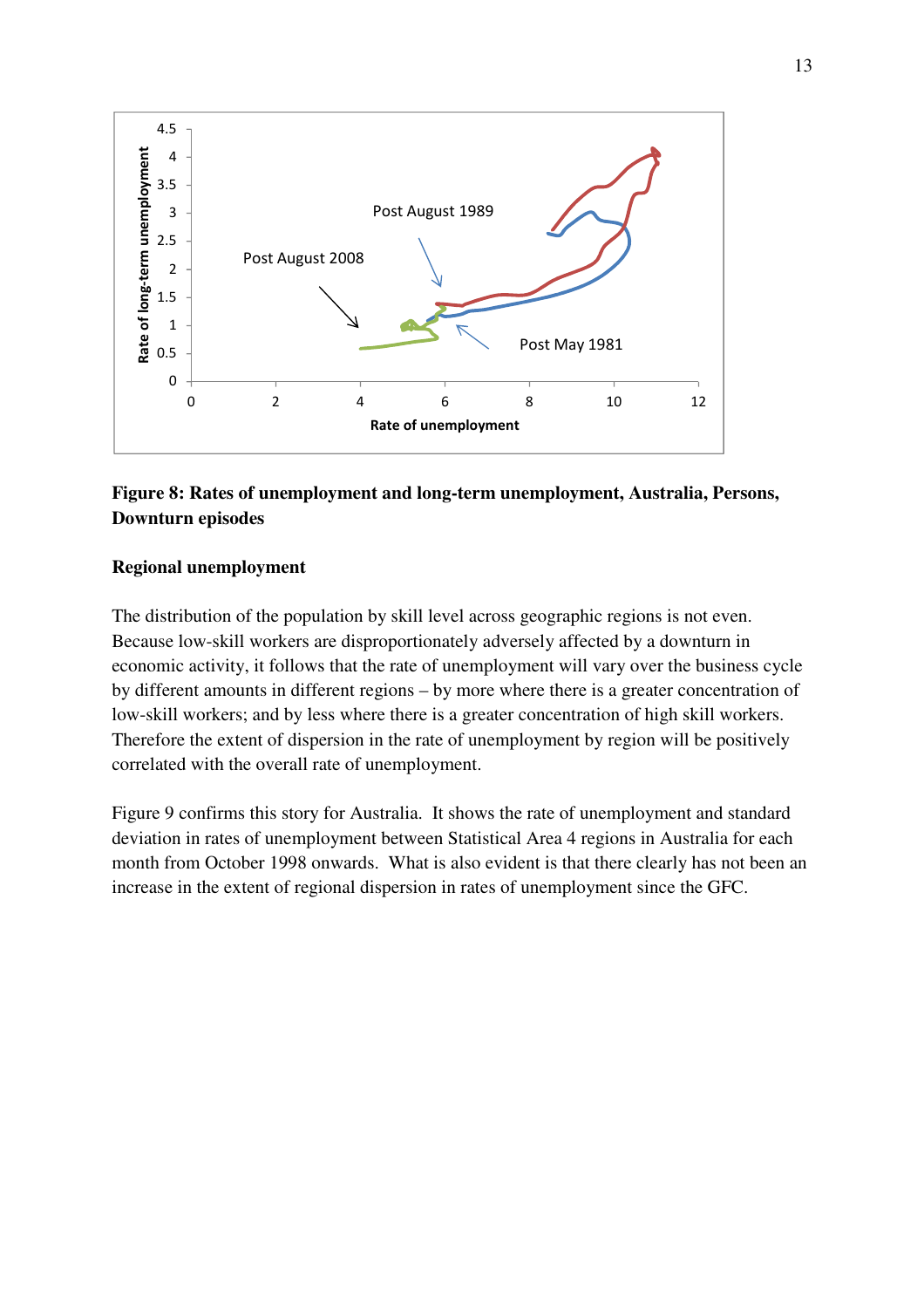

# **Figure 9:Rate of unemployment and standard deviation of rates of unemployment between Statistical Area 4 regions, Australia, Persons, 1998/10 to 2014/10 (Monthly)**

#### **Tasmania**

At this stage, you might be thinking – what about Tasmania? Is the Tasmanian labour market a special problem in this downturn? I don't claim to be an expert on the Tasmanian economy, but my analysis suggests that the answer is 'no'. This might seem a puzzling answer when you look at recent developments in the rate of unemployment in Tasmania, shown in Figure 10. You can see that, after reaching par with the overall rate for Australian in late 2008, the Tasmanian rate has increased to be around 7 to 8 percent in the period following the GFC, whereas the Australian rate is just at about 6 percent.



**Figure 10: Rate of unemployment, Tasmania and Australia**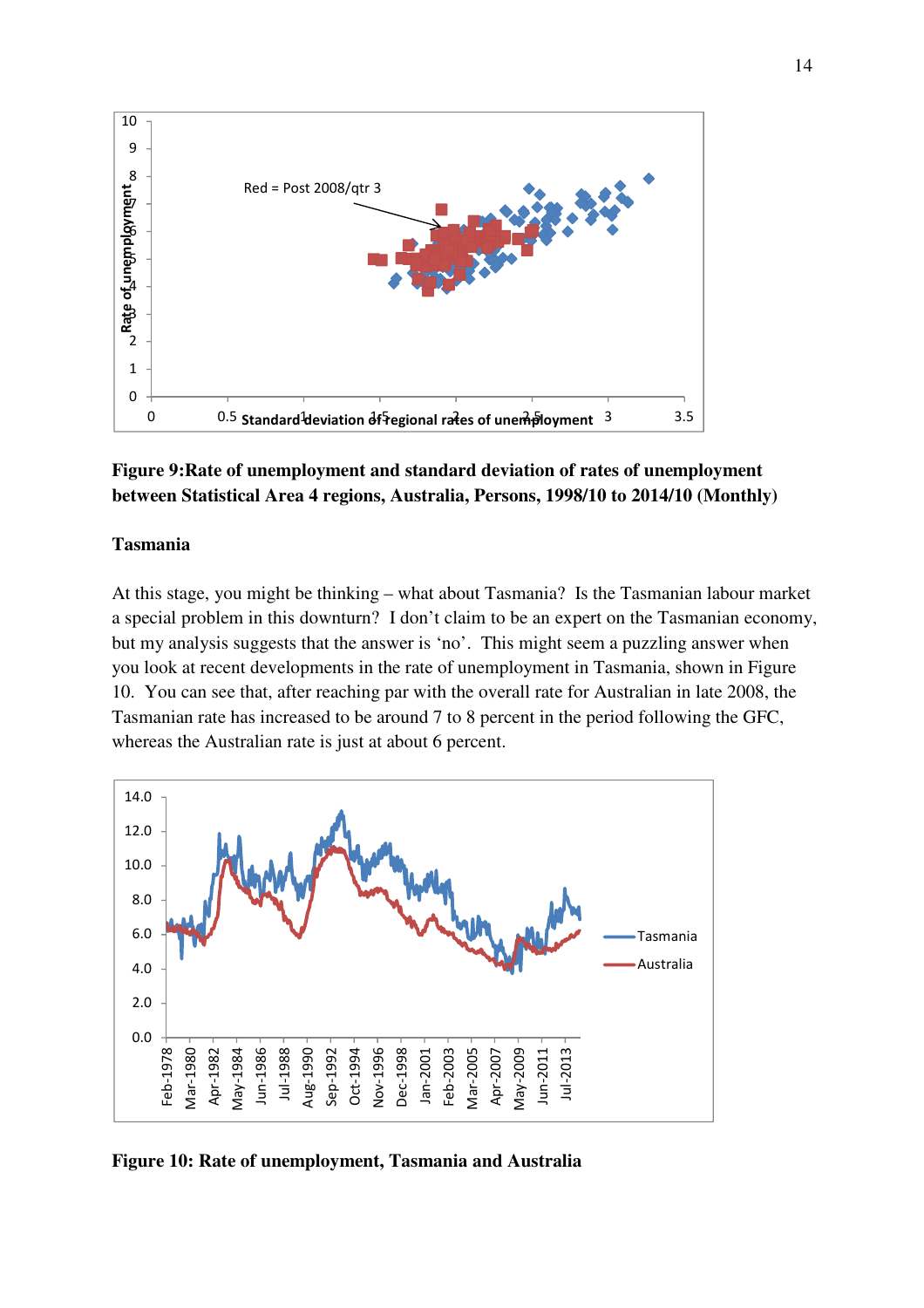To understand why there has been a larger increase in the rate of unemployment in Tasmania than Australia I have repeated the decomposition exercise from earlier. This is shown in Table 4. It can be seen that there has been the same pattern of changes explaining the increase in the rate of unemployment in Tasmania as for Australia. What is different is the magnitudes of the effects. The higher rate of unemployment in Tasmania has been due to decreases in full-time employment that would have caused a very large increase in the rate of unemployment; but this has been offset somewhat by a quite a large decrease in the participation rate for males.

|                  | Rate<br><b>of</b> | <b>Males</b><br>$-$ FTE/ | $Males -$<br><b>PTE/POP</b> | Males-<br><b>LF/POP</b> | <b>Females</b><br>$-$ FTE/ | Females -<br><b>PTE/POP</b> | <b>Females</b> |
|------------------|-------------------|--------------------------|-----------------------------|-------------------------|----------------------------|-----------------------------|----------------|
|                  | UE                | <b>POP</b>               |                             |                         | <b>POP</b>                 |                             | <b>LF/POP</b>  |
| <b>Tasmania</b>  |                   |                          |                             |                         |                            |                             |                |
| 2008/3           | 3.9               | 57.3                     | 11.8                        | .712                    | 26.7                       | 24.9                        | .543           |
| 2014/3           | 7.0               | 46.9                     | 13.5                        | .656                    | 24.0                       | 28.9                        | .562           |
| Effect on        | $+3.1$            | $+8.8$                   | $-1.5$                      | $-4.5$                  | $+3.4$                     | $-3.5$                      | $+1.5$         |
| change in        |                   |                          |                             |                         |                            |                             |                |
| rate of UE       |                   |                          |                             |                         |                            |                             |                |
|                  |                   |                          |                             |                         |                            |                             |                |
| <b>Australia</b> |                   |                          |                             |                         |                            |                             |                |
| 2008/3           | 3.9               | 59.3                     | 10.1                        | .719                    | 30.7                       | 25.0                        | .581           |
| 2014/3           | 6.0               | 54.8                     | 11.8                        | .708                    | 29.4                       | 25.9                        | .588           |
|                  |                   |                          |                             |                         |                            |                             |                |
| Effect on        | $+2.1$            | $+3.6$                   | $-1.4$                      | $-0.8$                  | $+1.0$                     | $-0.7$                      | $+0.5$         |
| change in        |                   |                          |                             |                         |                            |                             |                |
| rate of UE       |                   |                          |                             |                         |                            |                             |                |

# **Table 3: Sources of changes in the rate of unemployment, Australia, Persons, 2008/qtr3 to 2014/qtr3**

Why has there been this larger decline in employment in Tasmania than Australia? The available evidence suggests that it is to do with differences in rates of growth in economic activity. The decline in the rate of growth in economic activity has been more pronounced in Tasmania than Australia. Figure 11 shows an index of state final demand for Tasmania and for the sum of states and territories in Australia since the third quarter in 2008. State final demand has declined slightly in Tasmania since the GFC, whereas in all states and territories it has increased by about 15 percent.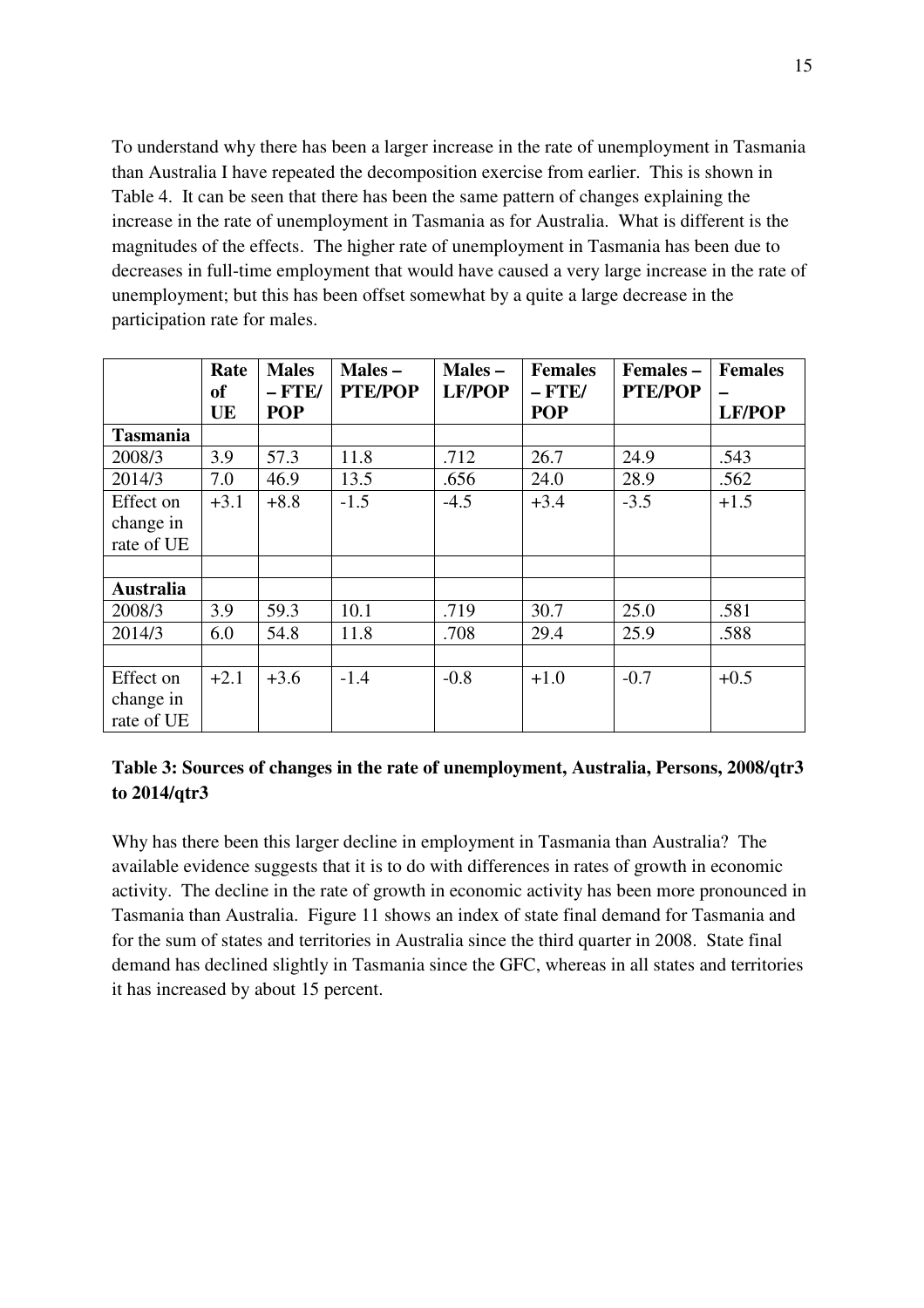

**Figure 11: State final demand, 2008/qtr 3 to 2014/qtr 2 (Quarterly; seasonally adjusted)** 

### *How should policy-makers respond?*

In this section of the talk I want to consider three types of policies that might be used to seek to deal with the problem of high unemployment: macroeconomic policy; industrial relations reform; and active labour market programs.

Throughout the talk I have argued that the increase in the rate of unemployment following the GFC has occurred due to a cyclical downturn. It follows that the main way we can lower the rate of unemployment is through an increase in the rate of growth in economic activity. And the main way that government can assist in achieving this outcome is via macroeconomic policy.

I have the feeling that our current unemployment situation has snuck up on policy-makers. In the period immediately following the GFC we avoided the large upward spike in the rate of unemployment that was the fate of the US and many European countries – and since then we have never come close to having a rate of unemployment of over 10 percent as happened in the early1980s and early 1990s. I think these factors probably explain why there has been a lack of urgency about addressing the problem. But as I noted previously we have been going for six years without it looking like the rate of unemployment will return to the pre-GFC level; and the US now has a lower rate of unemployment than Australia.

How could macroeconomic policy assist? First, the Reserve Bank could look at further reducing interest rates to stimulate economic activity. The main objection to this policy seems to be that it will not cause any extra 'good' investment, such as businesses' increasing their productive capacity, but instead cause more 'bad' investment in housing thereby compromising macroeconomic stability by adding to or causing a bubble in the price of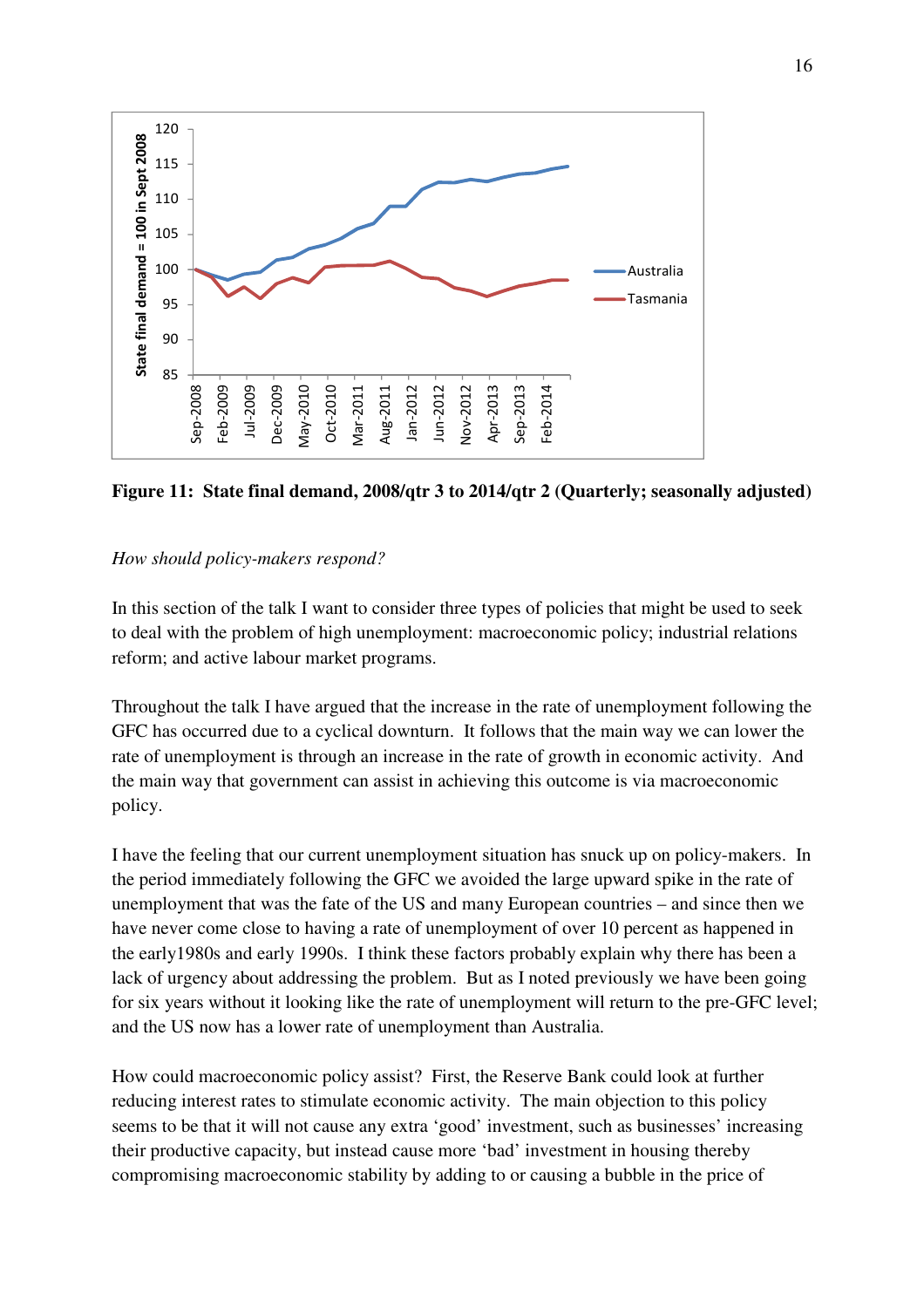housing. There are several points to make in response. One is to question whether business investment will be unresponsive to lower rates of interest. This is difficult to know – But over the past couple of years it does seem that some turn-around in business credit has begin to happen (Stevens, 2014a). A second is to ask whether house prices in Australia (or in particular markets) are being driven by structural or speculative influences. Even the RBA seem somewhat diffident on this issue – This week, for example, Glenn Stevens told a CEDA dinner that the Bank did not see currently dynamics in the housing market as '…an immediate threat to financial stability' (Stevens, 2014b). A third point is whether the Reserve Bank should be using interest rate policy to influence the housing market. This is the classic Tinbergen problem of having more targets than instruments. The RBA is attempting to achieve two objectives – managing aggregate demand in the Australian economy and ensuring stability in the housing market; and it cannot be assured of achieving both objectives with just one instrument – interest rate policy. It is obvious that the RBA understands this point – Hence the recent discussions about a greater role for other types of policy to regulate the housing market. In a speech on 'The economic scene' in September the RBA Governor Glenn Stevens has suggested that 'The real issues are governance, risk-sharing and pricing – areas where other policies have to be right' Stevens, 2014a). What seems important for dealing with unemployment is that economic policy-makers, including the RBA,make a serious move as soon as possible to use these alternative policy approaches for regulating housing markets, thereby releasing interest rate policy to be targeted more at the objective of stimulating economic activity. However, I would have to say that I don't sense much urgency by those policy-makers in approaching that task.

[And an aside here: It is interesting to see the political economy playing out in the time after RBA statements. In aftermath of the September 2014 Financial Stability Review both the Australian Bankers' Association and Property Council of Australia warned against further macro-prudential controls citing lack of current problems with lending profile and possible perverse outcomes such as reducing supply. It reminded me of the comment in William Coleman et al.'s book (p.231) on Giblin's The Growth of a Central Bank that throughout the book the private banks '...combined noisy professions of conventional morality with a steadyeyed devotion to their own advantage'.]

The second way macroeconomic policy could assist is through fiscal policy. Here what seems important is that the Budget deficit should not be wound back too quickly. Despite the justified controversy about the distributional impact of this year's Budget, I do think that the Treasury seem aware of this concern about the overall macroeconomic impact of the Budget. Estimates from the Budget papers, displayed in Figure 12, show that the Budget fiscal balance is being converted from deficit to surplus relatively slowly. However, to the extent that the interest rate policy remains in its current setting, there could be value in maintaining a deficit for longer. Perhaps we will see this is happening once new estimates of fiscal balance are available that take account of factors such as lower than expected prices of iron ore.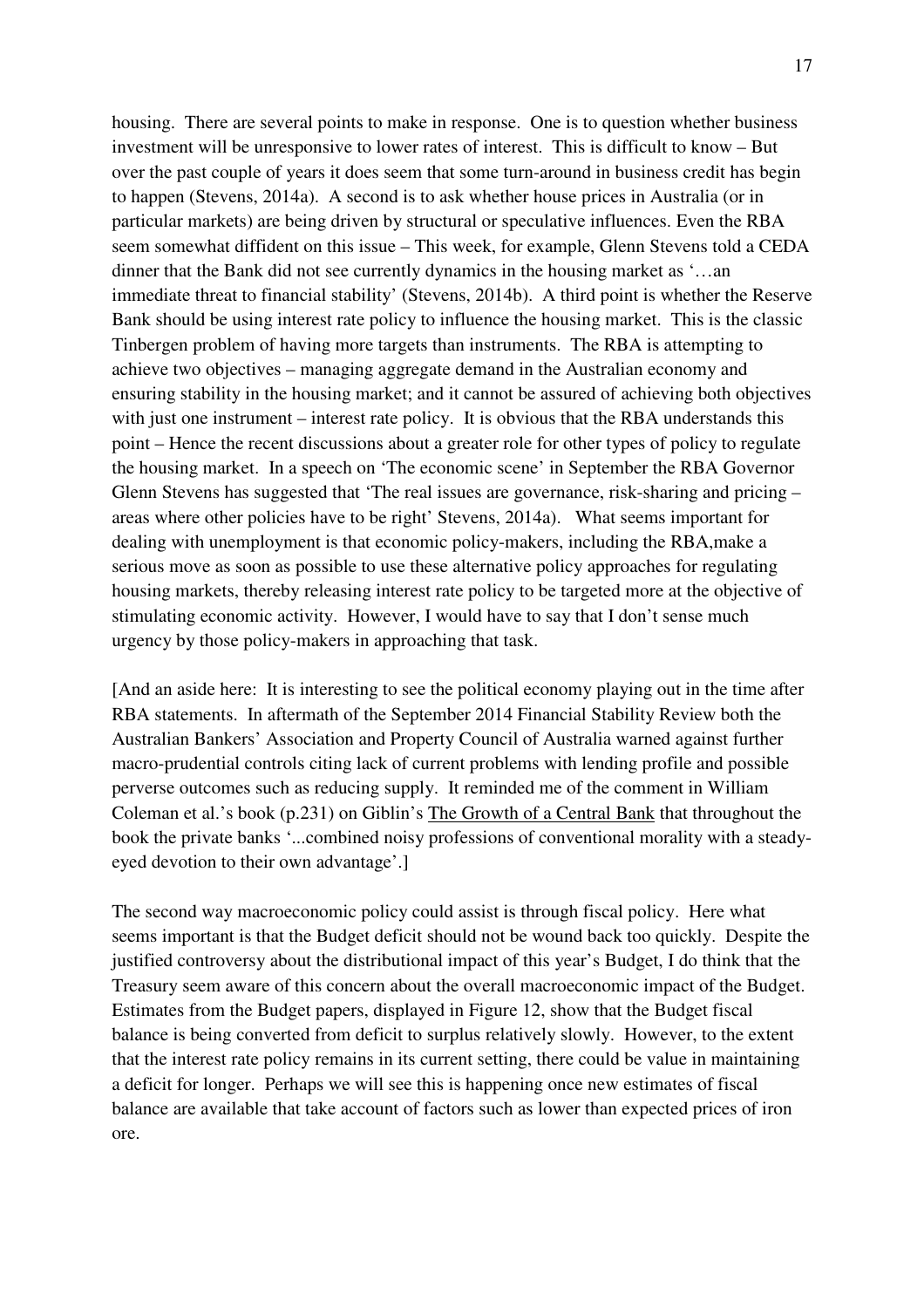

# **Figure 12: Fiscal balance, Australia, 2011-12 to 2017-18**

One area of policy-making, which received considerable attention a couple of years ago, then faded, but is beginning to make a comeback, and I'm sure will get stronger once the Productivity Commission gets the Terms of Reference for its review on the topic, is industrial relations reform. A couple of years ago I gave a talk (Borland, 2011) where I described industrial relations reform as 'a pot of gold at the end of the rainbow'. I think that is still the case, and I don't think that industrial relations reform provides a major opportunity to reduce the rate of unemployment.

During the 2000s there was considerable consternation about the industrial relations system in Australia – first Work Choices and then Fair Work. In my talk in 2011 I examined five types of aggregate-level outcomes in the Australian economy and labour market during the 2000s: wage inflation; the distribution of earnings; labour productivity; how the labour market adjusts; and strike activity. From this review I concluded that there was : '... little evidence of effects from the Work Choices or Fair Work reforms made to Australia's industrial relations system in the 2000s...[and] the limited effects of reforms in the 2000s can be explained by the nature of those reforms – being primarily oriented to changing the relative bargaining power of employers and employees, rather than to enhancing overall economic performance'.

I can't resist showing you one set of graphs from the talk – not the most important, but quite striking in their illustration of false claims being made about the effects of the industrial relations system. Figures 13a and 13b make the point that, while it was being claimed at the time that the Fair Work Act had been disastrous for strike activity in Australia, a longer-term perspective reveals that the effect of the legislation was minimal, at least compared to other influences that had driven long-run decreases in industrial disputes since the 1980s..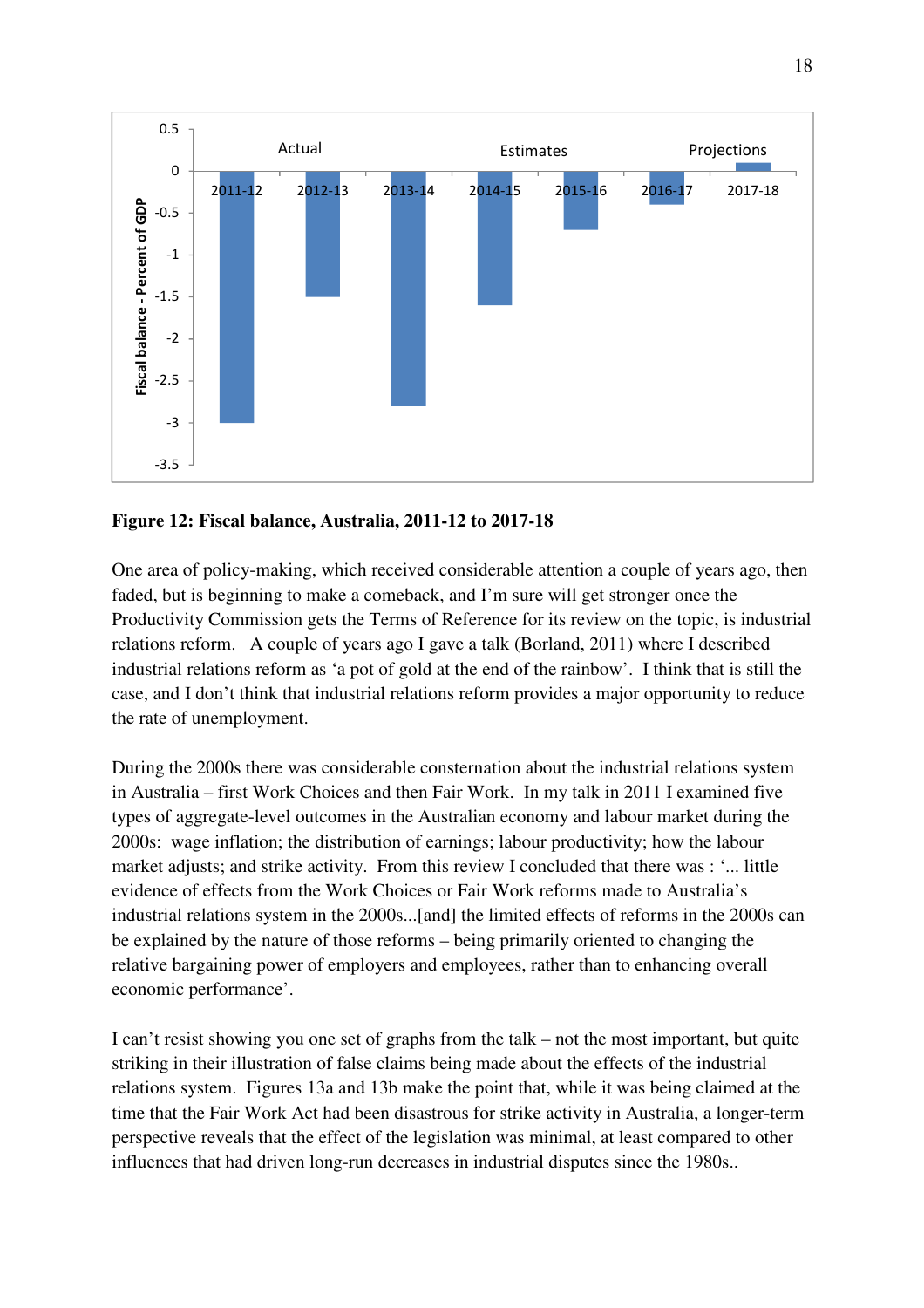

**Figure 13a: Industrial disputes, Days lost per thousand employees, Australia, 2006 to 2011** 



**Figure 13b: Industrial disputes, Days lost per thousand employees, Australia, 1985 to 2011** 

Instead I argue that it was the shift to enterprise bargaining in the mid-1990s that is the industrial relations reform that has brought most benefit to Australia – mainly via improved macro-economic outcomes in Australia. An example is the trade-off between unemployment and inflation.Figure14graphs a Phillips curve relation with data on the annual rate of change in average weekly ordinary time earnings for full-time males and the rate of unemployment in Australia from 1982-83 to 2013-14. It appears that a shift inwards and flattening of the Phillips curve relation occurred in the mid to late 1990s. This represents an improvement for the Australian macro-economy: a shift to a lower inflation environment where wage growth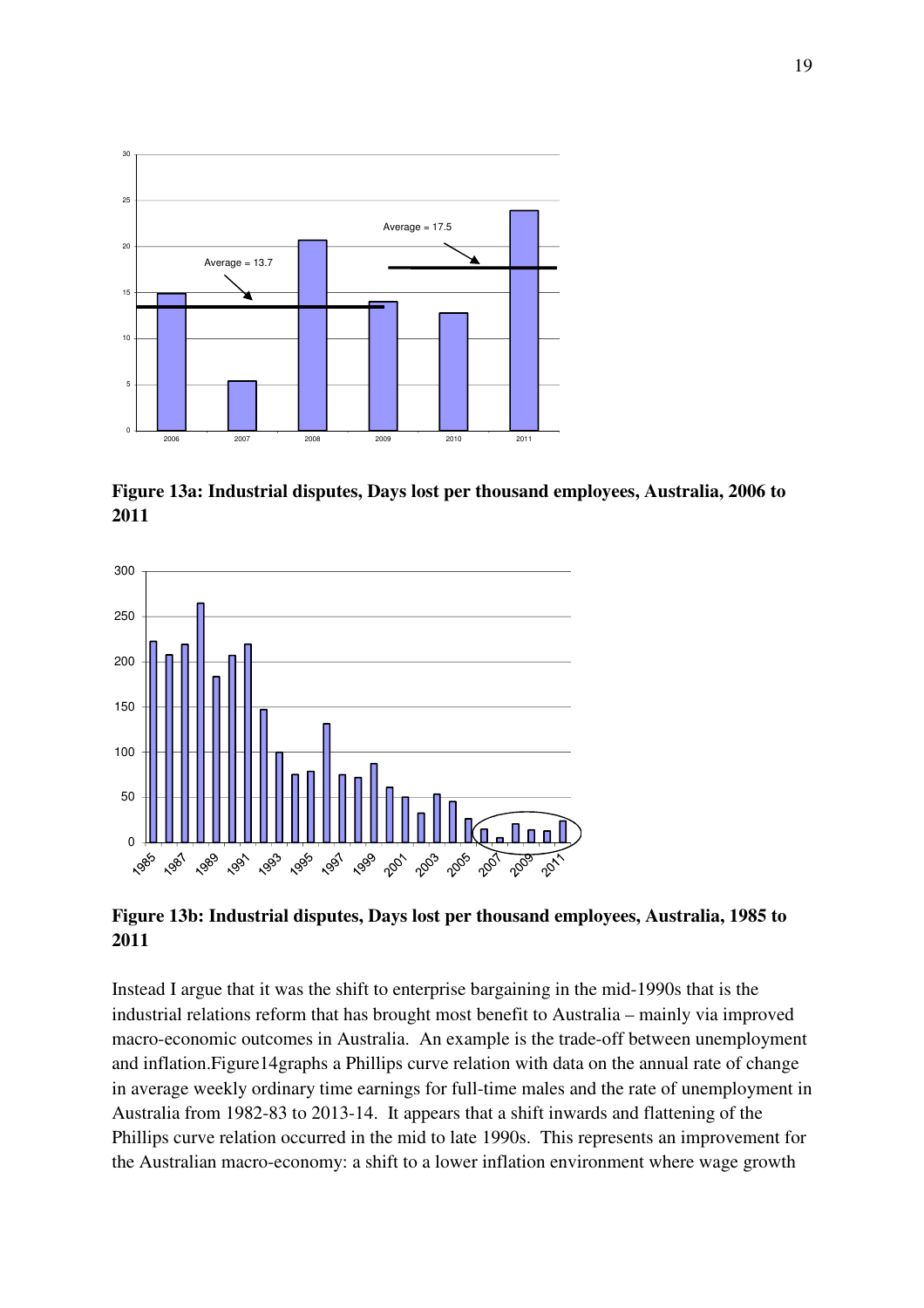seems less sensitive to demand conditions. The timing of the shift to enterprise bargaining and change in the macro-economic environment suggests the possibility of a causal relation; although it is important to recognise that firmer anchoring of inflation expectations via the introduction of inflation targetingmay have played a role. And there has also been work in the US, where a similar change in the Phillips curve has occurred, which suggests that perhaps the Phillips curve has not shifted (Gordon, 2013).



# **Figure 14: Rate of growth in adult male AWOTE and rate of unemployment, Australia, 1982-83 to 2013-14**

The final area of policy-making I want to discuss is active labour market programs. These programs are targeted at individuals who are unemployed or at risk of unemployment, with the immediate aim of increasing their likelihood of employment, by changing their search behaviour, or increasing their productivity or job readiness. Since the onset of mass unemployment in the mid-1970s active labour market programs have remained an important part of Commonwealth government policy for dealing with unemployment. Currently the government spends 0.3 percentage point of GDP on the programs – and you will be aware, for example, of the prominence that is being attached to the Work for the Dole program as a method of improving labour market outcomes for the unemployed.

I want to make two main points about these programs (for an extensive review, see Borland, 2015).

First, labour market programs do not add (at least certainly not substantially) to the number of jobs in the economy – hence they are not a direct solution to the problem of unemployment. Instead the main way that they can improve economic performance is by making a larger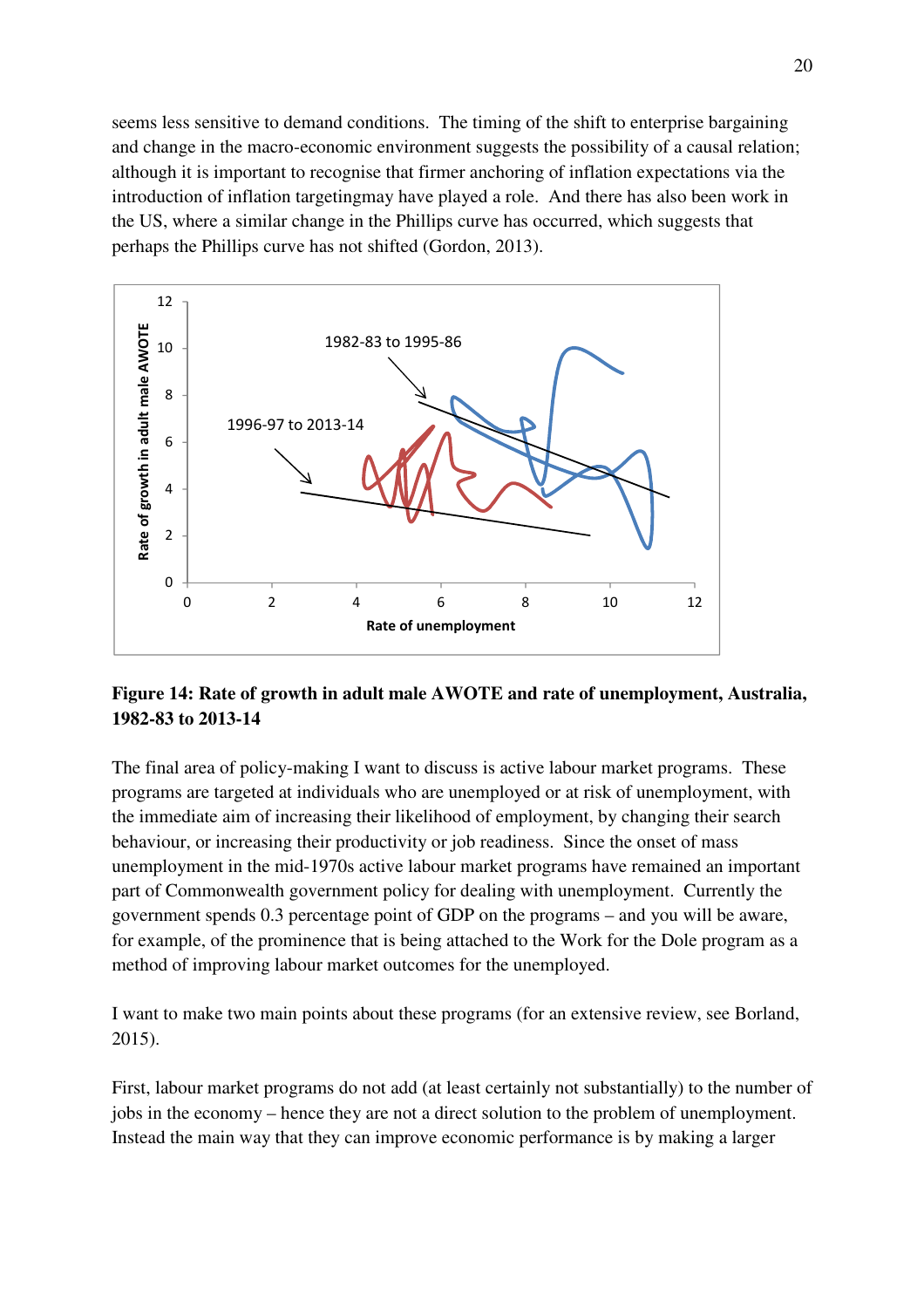number of people who are unemployed job ready and more skilled for when extra jobs become available.

For example, suppose the program in which an unemployed person has participated was a program to make them more effective in their job search. Because they are better at job search (maybe a more professional CV and improved interview technique) they get a job they would not otherwise have obtained. But there is still the same number of jobs in the economy as before. So the fact they got the job means that someone else missed out on the job – All that has happened is that there is a switch in who is unemployed.

There is a variety of evidence that supports the argument I am making here. One very important piece of evidence comes from a recent randomized controlled trial of a case management program in France – important because it applies the method of randomisation which is the gold standard for doing this type of study (Crepon et al., 2013). The trial found that a higher rate of employment for program participants eight months after commencement in the program was entirely offset by a lower rate of employment for non-participants, what is known as a displacement effect. Hence there was no evidence of an increase in total employment due, for example, to improved matching. This implies that the potential benefits to society from a job search verification program would be solely from redistribution; by changing the identity of the unemployed to achieve a more equal distribution of time spent in unemployment between the workforce.

Second, there areactive labour market programs that are likely to improve job readiness and increase skills, and there are programs that are not. So choosing which programs to implement is an important decision for policy-makers. We now have two decades of rigorous evaluations of impacts of active labour market programs in the US, Europe and Australia.

The main results can be summarised briefly as:

• Job search counselling and verification can increase employment of participants, especially in stronger labour market. There is mixed evidence on whether public sector or private sector provision of these services achieves better outcomes;

• Wage subsidy schemes that pay an employer a subsidy for taking on an unemployed jobseeker can improve long-term employment outcomes for participants. The subsidy works mainly by the unemployed person being retained in their job after the end of the subsidy; that is, employers are being paid to sort between the unemployed. However, employers are only willing to take on unemployed who seem relatively job ready (eg., short-term unemployed); and wage subsidy programs work best when effectively targeted (primarily a limited duration of payment,and jobs that can provide an opportunity for permanent employment);

• Public sector job creation has little effect. As an example, Borland and Tseng (2011) examine the pilot phase of the WfD program in the late 1990s using exact matching. They conclude that participation in the WfD program caused a large and significant adverse effect on the likelihood of exiting unemployment payments – for example, in the first 12 months after commencement in WfD participants spend on average 2.2 fortnights longer on unemployment payments than non-participants. This is shown in Figure 15.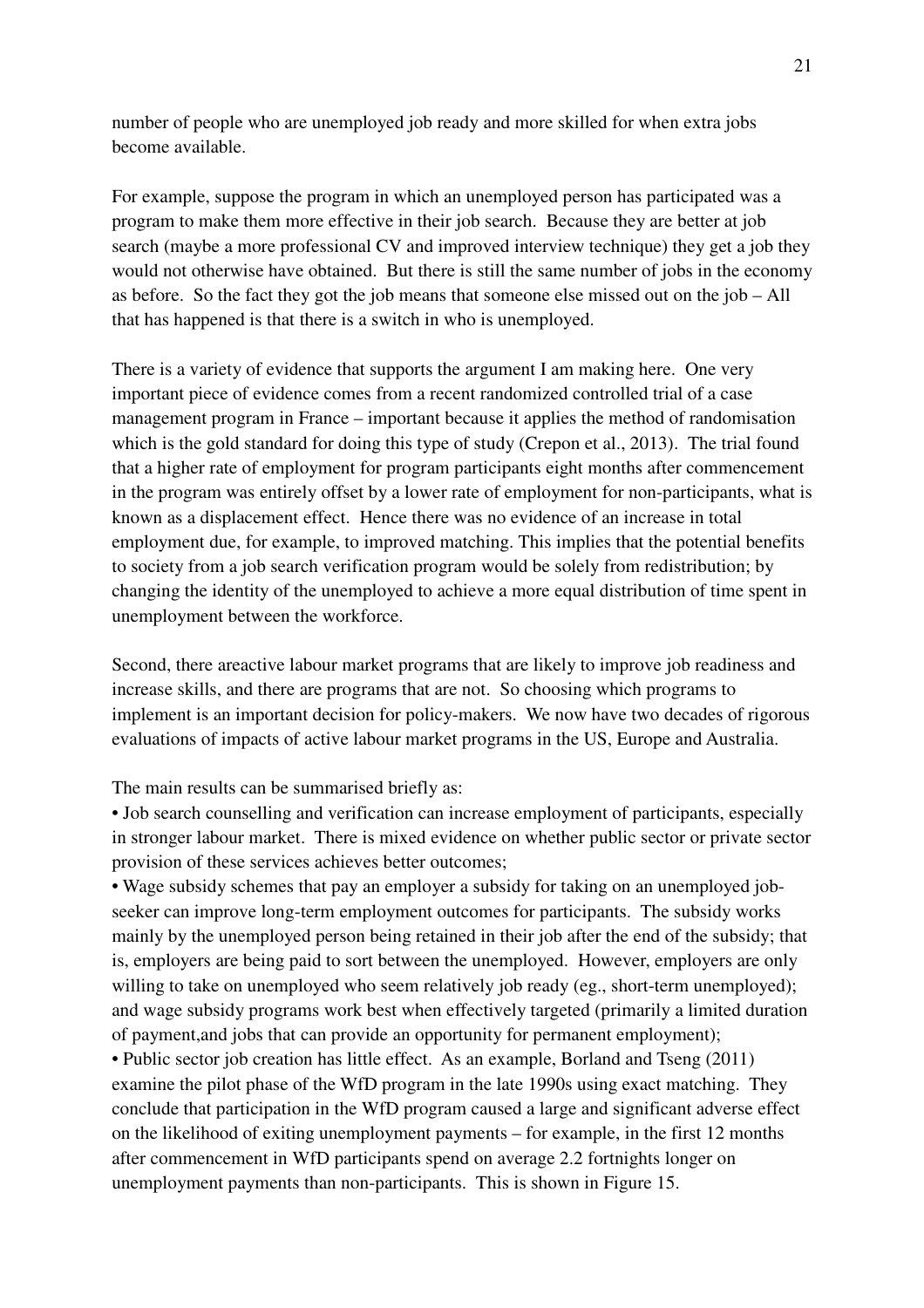

# **Figure 15: Proportion of NSA payment recipients exiting NSA payments – Difference between WfD participants and matched control group – Aged 18 to 24 years - By month after commencement of WfD spell**  Source: Borland and Tseng (2011)

Our evaluation of the Work for the Dole program is consistent with an array of international research. For example, from a review of 97 studies of labour market programs Card et al. (2010, p.F453) that '…our analysis suggests subsidised public employment programs are relatively ineffective...[and] the least successful programs are public sector jobs programs'. There are structural explanations for why public sector job creation programs do not have positive effects. First, they do not provide a substantial improvement in skills of the unemployed. Second, they do not provide a pathway to permanent employment. • Classroom training is found to have mixed outcomes, with some studies showing that, where the programs are successful, they have an increasing effect over time.

I think that a reading of the evidence tells us that existing models of job search counselling and assistance and wage subsidy programs are good ways to assist unemployed who are less disadvantaged – But that we need a new model for assisting those unemployed with higher levels of disadvantage. Funding should be used to create jobs that involve training that is linked to the job; and where that job involves a pathway to permanent job. This best done at a decentralised level via relationships between businesses who are willing to provide opportunities for the unemployed and the not-for-profit/service provider who can do the work of giving the unemployed the basic capabilities that employers require to take them on. It follows that government funding of services for the unemployed needs to facilitate decentralised and local solutions. It is likely to involve tailored intervention and may be relatively expensive. However in doing the benefit-cost calculation it is important to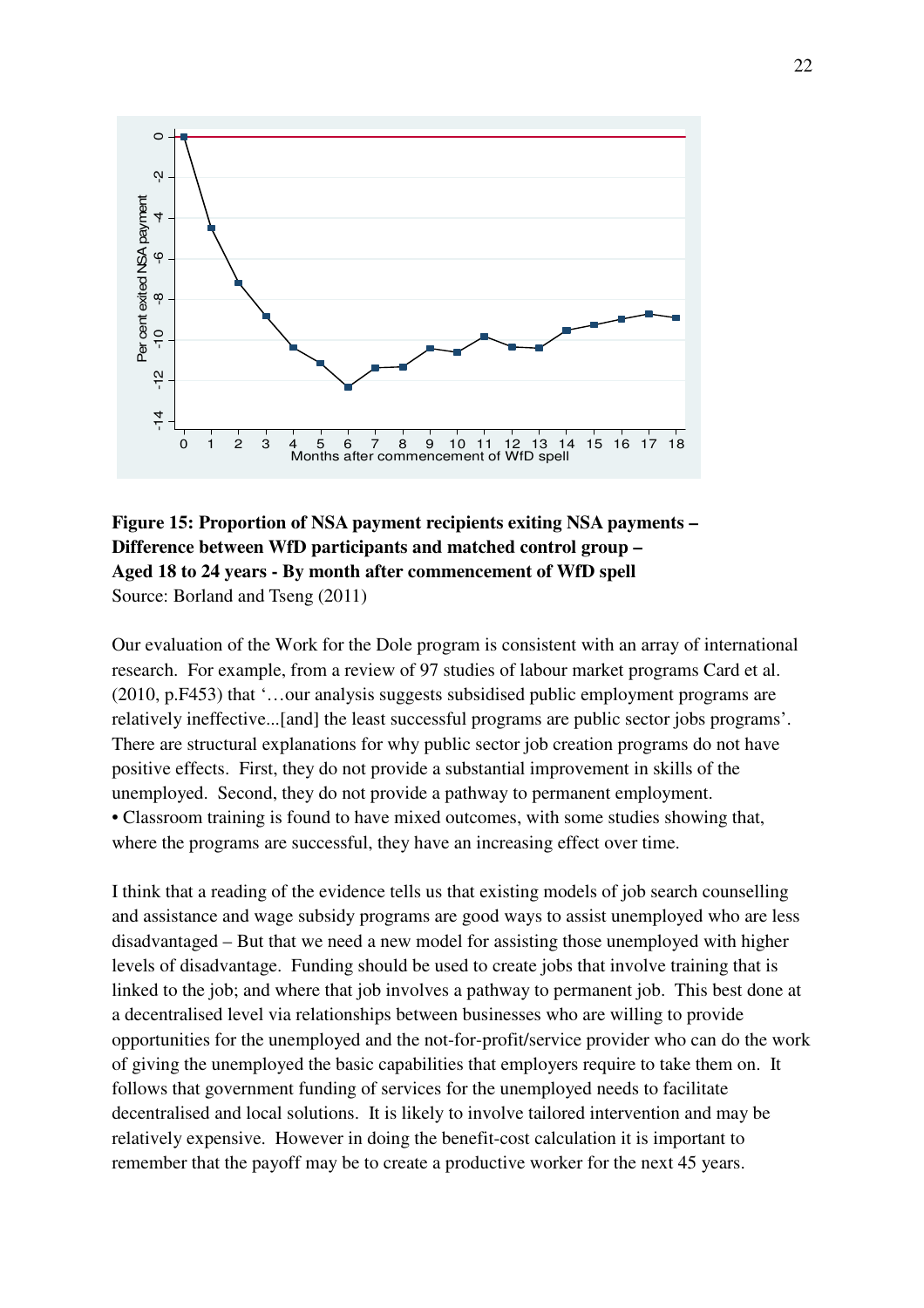Let me conclude with a summary:

First, Australia's current unemployment situation is serious and deserves serious attention from policy-makers.

Second, increases in the rate of unemployment since the GFC are primarily due to a lower rate of growth in economic activity.

Third, it follows that when the overall rate of unemployment in Australia decreases, other problems such as high youth unemployment, long-term unemployment and growing dispersion in unemployment between regions, will also be ameliorated.

Fourth, the main way to reduce the rate of unemployment is via macroeconomic policy. We need to be able to make greater use of lowering interest rates to stimulate economic activity; and need to worry about not switching to a budget surplus too quickly.

Fifth, industrial relations reform is unlikely to have an appreciable effect on the rate of unemployment.

Sixth, labour market programs can be part of the policy solution – but need to be chosen and targeted carefully.

Thank you!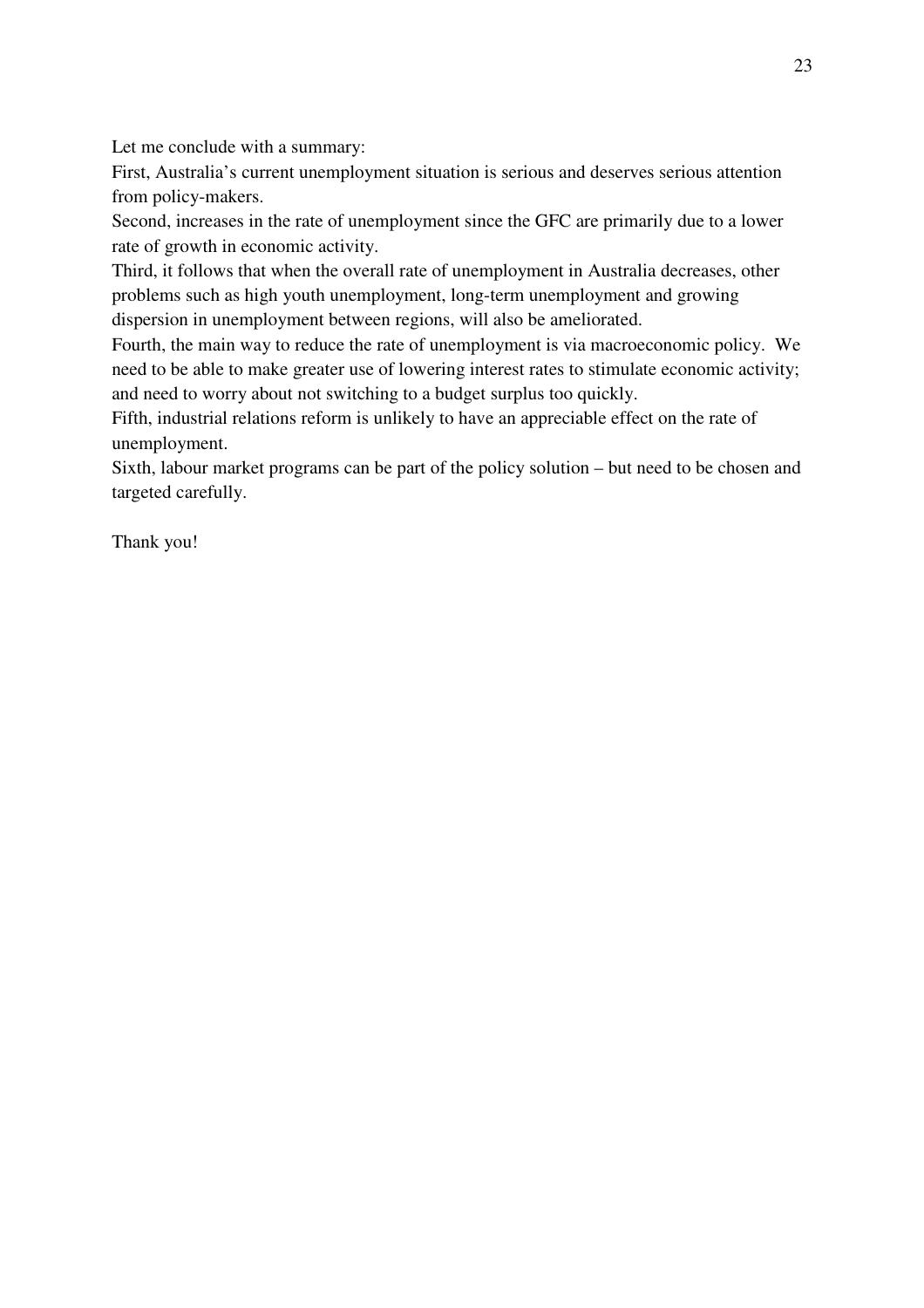# **References**

Borland, J. (2008), 'What happens to the Australian labour market in recessions?', Australian Economic Review, 42, 232-42.

Borland, J. (2015), 'Dealing with unemployment: What should be the role of labour market programs?', forthcoming, Evidence Base.

Borland, J. and S. Kennedy (1998), "Dimensions, Structure and History of Australian Unemployment", pp.68-99 in Guy Debelle and Jeff Borland (eds.) Unemployment and the Australian Labour Market (Sydney, Reserve Bank of Australia).

Borland, J. and Y. Tseng (2011), 'Does 'Work for the dole' work?: An Australian perspective on work experience programs', Applied Economics, 43, 4353-68.

Card, D., J. Kluve and A. Weber (2010), 'Active labour market policy evaluations: A metaanalysis', Economic Journal, 120, F452-77.

Carroll, N. (2007), 'Unemployment and psychological well-being', Economic Record, 83, 287-302.

Coleman, W., S. Cornish and A. Hagger (2006), Giblin's Platoon: The Trials and Triumphs of the Economist in Australian Public Life (ANU Press).

Crepon, B., E. Duflo, M. Gurgand, R. Rathelot and P. Zamora (2013), 'Do labor mrket policies have displacement effects?: Evidence from a clustered randomized experiment', Quarterly Journal of Economics, 128, 531-80.

Giblin, L. (1943),The Problem of Maintaining Full Employment, Realities of Reconstruction no.5 (Melbourne University Press).

Gordon, R. (2013), 'The Phillips curve is alive and well: Inflation and the NAIRU during the slow recovery', NBER Working paper no.19390.

Hutchens, G., S. Johanson and J. Eyers (2014), 'Reserve Bank considers tighter lending standards due to concerns about property prices', The Age, September 25.

Knights, S., Harris, M. and J. Loundes (2002), 'Dynamic relationships in the Australian labour market: Heterogeneity and state dependence', Economic Record, 78, 284-298.

Le, A. and P. Miller (2001), 'Is a risk index approach to unemployment possible?',Economic Record, 77, 51-70.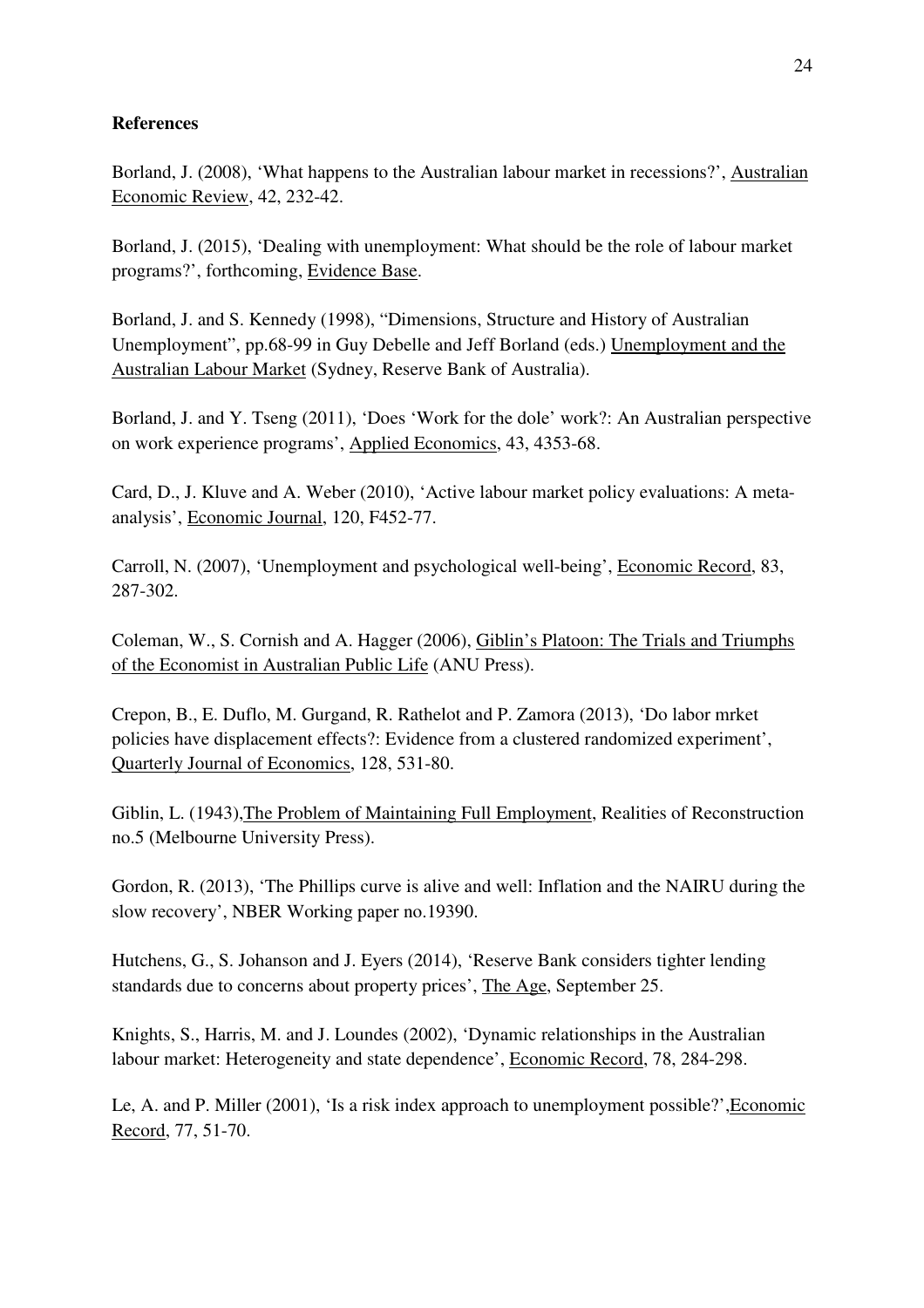Martin, P. and H. Cook (2014), 'Lack of jobs in regions an 'emergency' election issue', The Age, November 17, page 6.

Schneiders, B. (2014), 'Jump in long-term jobless since GFC', The Age, October 11, page 8.

Stevens, G. (2014a), 'The economic scene', Speech to CEDA Luncheon, Adelaide, September 3.

Stevens, G. (2014b) 'Economic possibilities', Speech to CEDA Annual Dinner, Melbourne, 18 November.